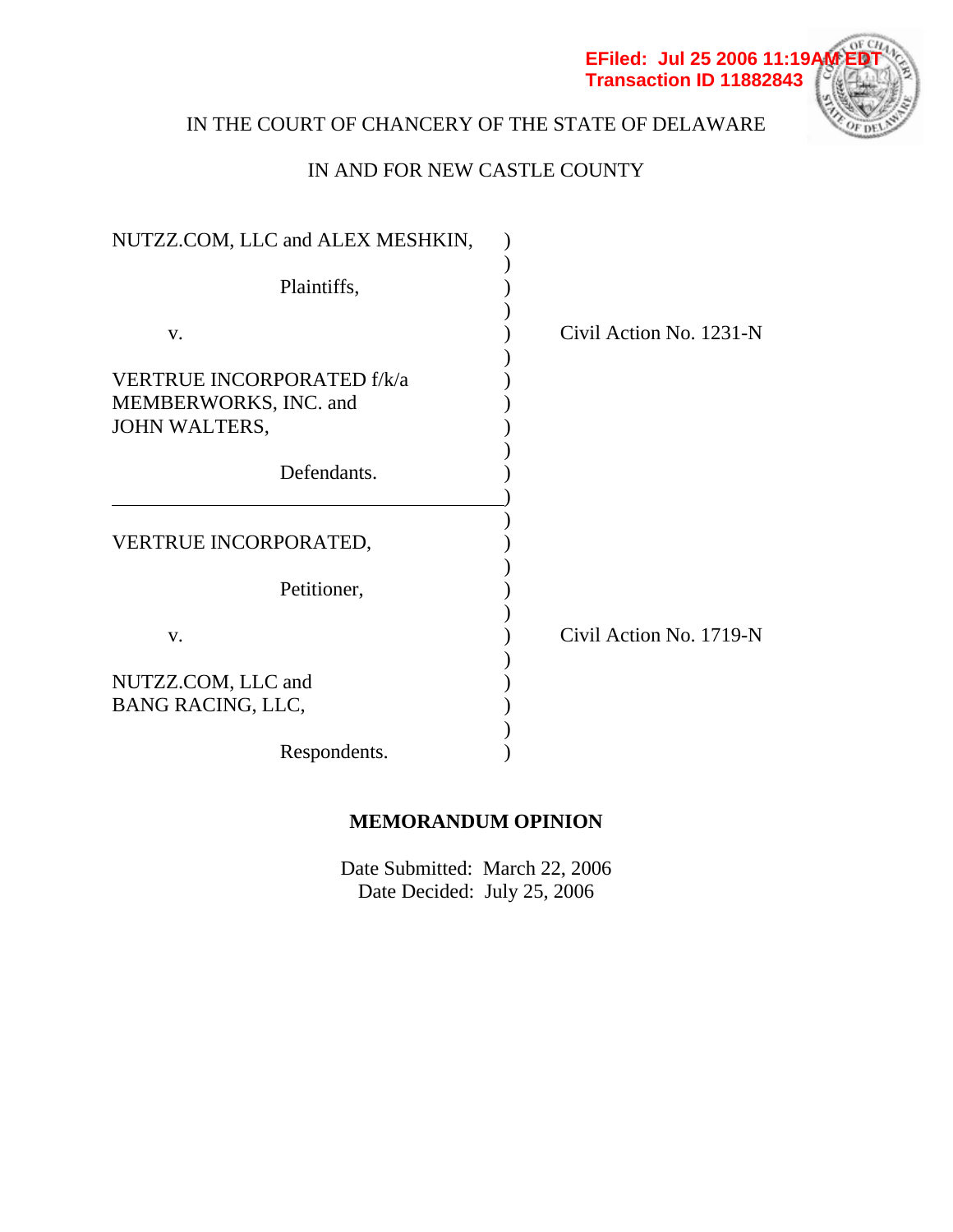Sean J. Bellew, Esquire, David A. Felice, Esquire, COZEN O'CONNOR, Wilmington, Delaware, *Attorneys for Plaintiffs in C.A. No. 1231-N and for Respondents in C.A. No. 1719-N* 

Denise Seastone Kraft, Esquire, Joseph B. Cicero, Esquire, EDWARDS ANGELL PALMER & DODGE LLP, Wilmington, Delaware; Steven M. Cowley, Esquire, EDWARDS ANGELL PALMER & DODGE LLP, Boston, Massachusetts, *Attorneys for Defendant Vertrue Incorporated f/k/a MemberWorks, Inc. in C.A. No. 1231-N and for Petitioner Vertrue Incorporated in C.A. No. 1719-N* 

John Walters, Townsend, Massachusetts, *Defendant Pro Se in C.A. No. 1231-N* 

**PARSONS, Vice Chancellor.**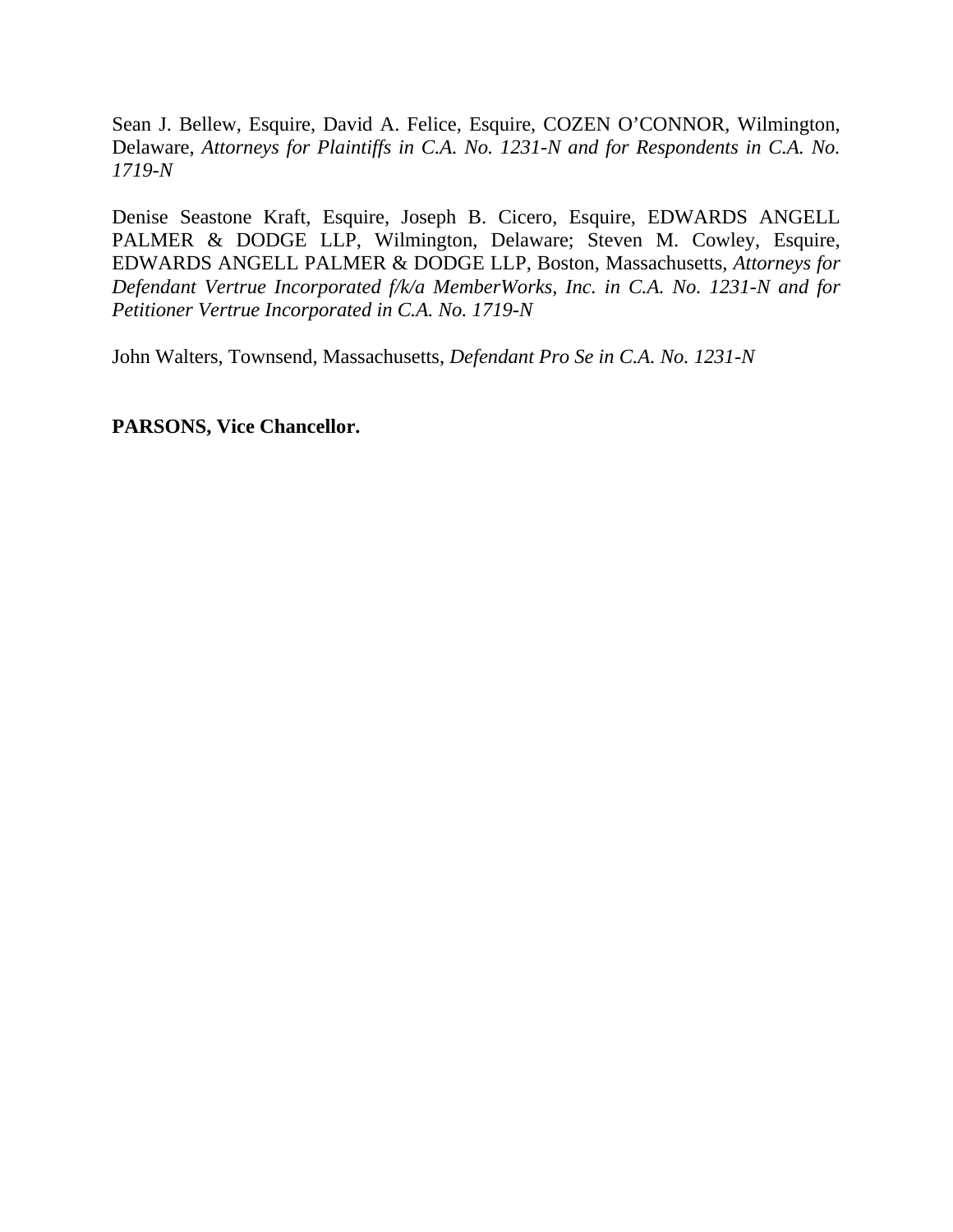Pending before the Court are several motions arising from two different civil actions, Nos. 1231-N and 1719-N, relating generally to the same underlying transactions. In 1231-N defendant Vertrue Incorporated f/k/a Memberworks Incorporated ("Vertrue") moved to preclude arbitration of certain claims. Plaintiff Nutzz.com ("Nutzz") filed a corollary motion to stay in favor of arbitration, but later withdrew it.<sup>1</sup> The claims in 1231-N relate to a contract Nutzz and Vertrue entered into on July 16, 2004 to develop a motorsports themed membership program named Nutzz Elite (the "Agreement").<sup>2</sup> The pending motions primarily revolve around whether the underlying claims in each case should remain in this Court or be subject to arbitration pursuant to the Agreement.

In the 1719-N case, respondents Nutzz and Bang Racing, LLC ("Bang") filed a motion to stay or dismiss. The motion seeks dismissal of petitioner Vertrue's petition to appoint a receiver or a stay of 1719-N so the arbitrator can decide the threshold question of arbitrability.

For the reasons stated, I find that counts 1, 2, and 3 of the amended complaint<sup>3</sup> in 1231-N relating to an alleged breach of the Confidentiality Provision in the Agreement are not subject to arbitration and, even if they were, Nutzz waived its right to arbitrate those claims. Thus, I will grant Vertrue's motion to preclude arbitration as to those

 $\overline{a}$ 

<sup>1</sup> Letter from Sean Bellew, Esq., to the Court (Feb. 23, 2006) at 1.

<sup>2</sup> Am. Compl. Ex. A (the Agreement).

<sup>3</sup> Vertrue designated the counts of the amended complaint using Roman numerals. For ease of reference, however, they are referred to by Arabic numerals in this opinion.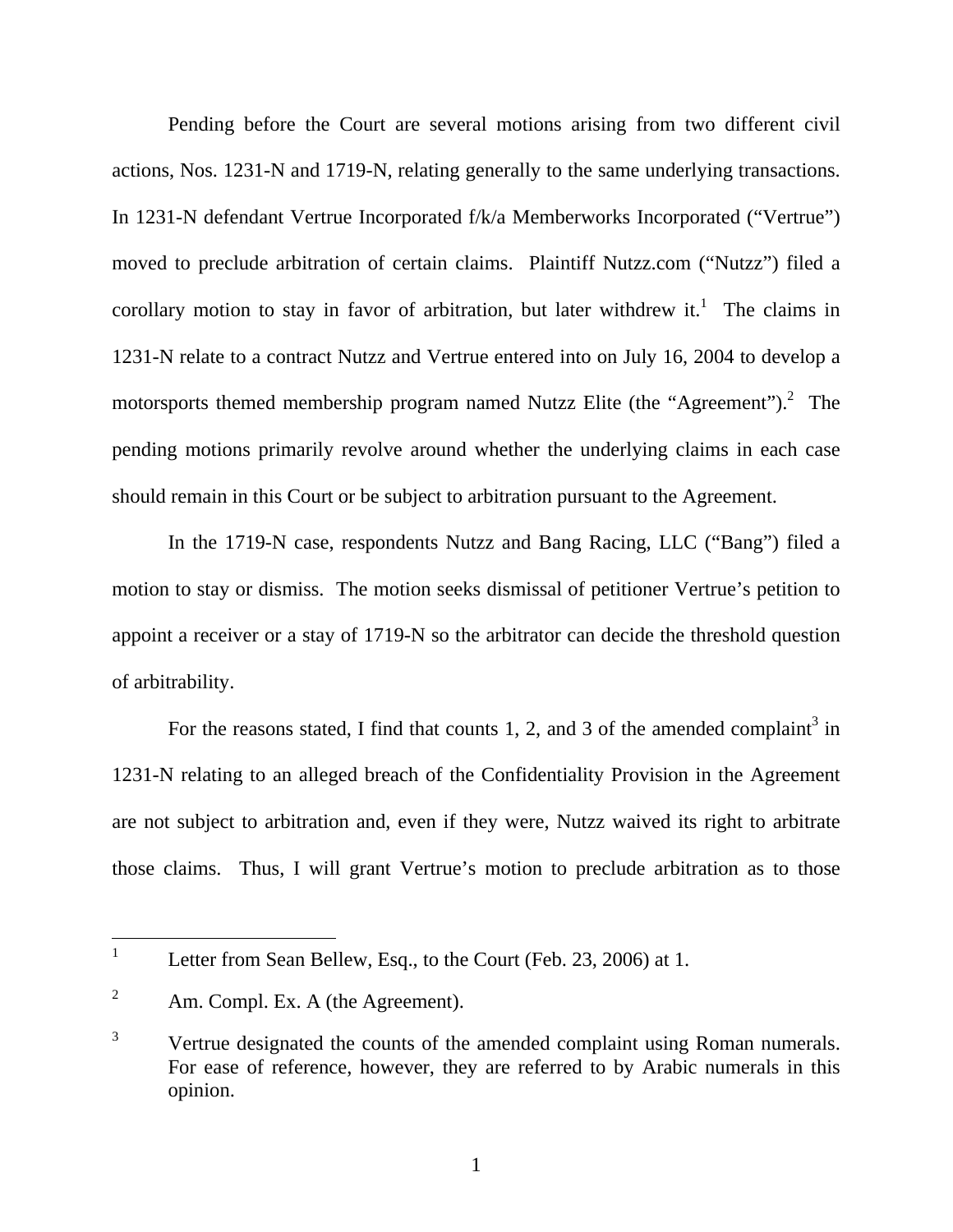claims, but deny it as to the remaining claims in Nutzz's amended complaint (counts 4-9). As to 1719-N, I have decided to stay that action so the arbitrator can decide whether Vertrue's claim for appointment of a receiver is subject to arbitration. Consistent with that decision, I will not address Vertrue's motion to dismiss 1719-N at this time.

## **I. BACKGROUND**<sup>4</sup>

These actions arise from the Agreement Nutzz and Vertrue entered into on July 16, 2004. The Agreement provided that Vertrue and Nutzz would create and develop a membership club, Nutzz Elite, that would be marketed primarily to NASCAR® enthusiasts and members of Vertrue's other membership programs. For an annual fee of \$79.95, a Nutzz Elite member would receive certain benefits, including, but not limited to, a 20% discount on NASCAR® merchandise at NASCAR.com, a 20% discount on gift cards from major retailers, and exclusive access to certain NASCAR® related content on the membership website. In addition, a Nutzz Elite member would be given the opportunity to earn points that could be used to bid on items at an on-line auction hosted by Nutzz.

The pending motions center on the Agreement's arbitration provision. That provision provides as follows:

> With the exception of seeking injunctive or other relief for violation of Section 12 above, any dispute arising out of or relating to this Agreement, including any issues relating to arbitrability or the scope of this arbitration clause, will be finally settled by arbitration in accordance with the rules of

<sup>4</sup> For a more detailed recitation of the facts see *Nutzz.com v. Vertrue Inc.*, 2005 WL 1653974 (Del. Ch. July 6, 2005).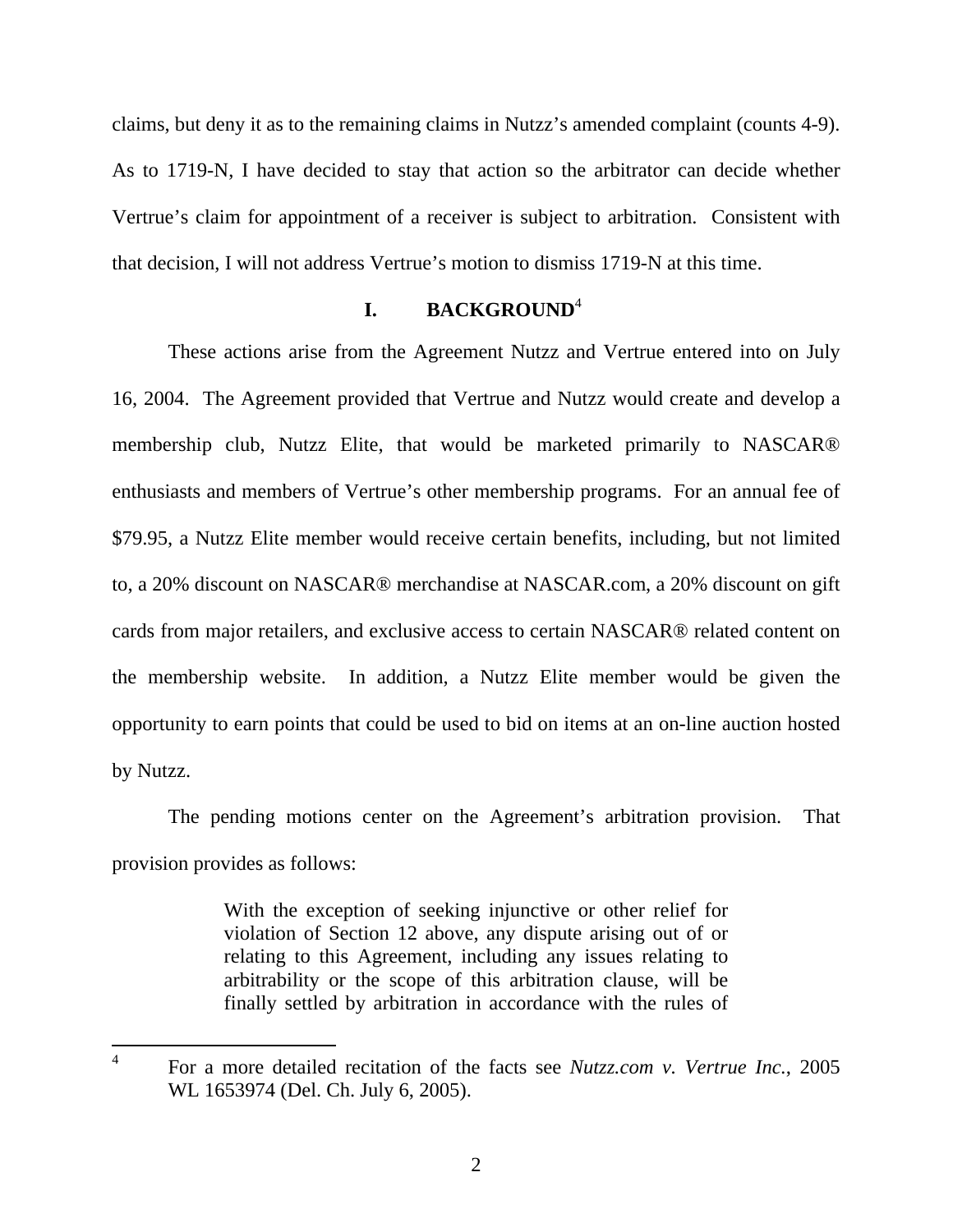the American Arbitration Association and the United States Arbitration Act.<sup>5</sup>

Nutzz filed No. 1231-N on April 6, 2005. In its amended complaint Nutzz sought

injunctive relief prohibiting defendants' use of confidential and proprietary information

Confidentiality. In performing their obligations pursuant to this Agreement, each Party hereto (the "Disclosing Party") may disclose to the other Party (the "Receiving Party") certain confidential and proprietary information, including, without limitation, information regarding the Disclosing Party's business, products, services, formats, computer programs, policies, procedures, methods, technical developments, trade secrets, customers, members, clients, financial results, formulas, marketing research and development methods, marketing statistics, product development plans, membership solicitation methods, strategies, research strategies, research data, themes and/or creative ideas related to upcoming Nutzz or MW events or other corporate activity. All such information about the Disclosing Party shall be deemed "Confidential Information." "Confidential Information" shall not include information which (a) was already in the Receiving Party's possession, (b) is generally available to the public other than as a result (directly or indirectly) of disclosure by the Receiving Party or (c) was available to the Receiving Party on a nonconfidential basis from a source other than the Disclosing Party. Each party shall use the Confidential Information of the other Party solely to perform its obligations under this Agreement, and all of the Disclosing Party's Confidential Information shall remain the sole property of the Disclosing Party. The Receiving Party shall hold the Disclosing Party's Confidential Information in the strictest confidence and shall not make any disclosure of such Confidential Information (including methods or concepts utilized in such Confidential Information) to any third party (except as provided under this Section 12) during the term of this Agreement and thereafter without the express written consent of the Disclosing Party.

 $\overline{a}$ 5 Agreement ¶ 13. Section 12 of the Agreement, entitled "Confidentiality," provides in pertinent part: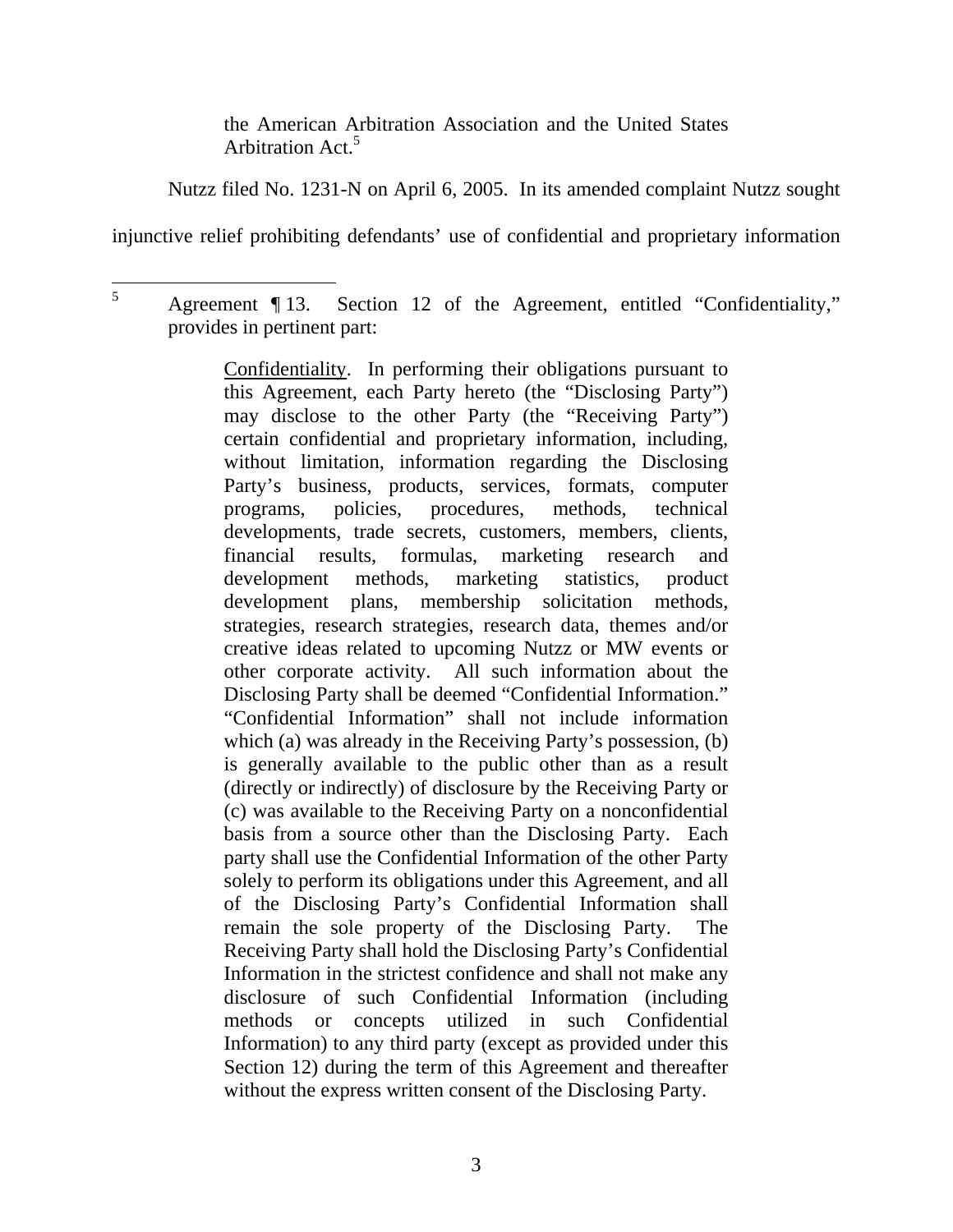including software provided by Nutzz to Vertrue, Nutzz's trackside marketing plan and retailers from Nutzz Elite's benefit provider list (counts 1-2). Nutzz also asserted claims against all defendants for: interference with business relations and expectations (count 3); violation of the Delaware Deceptive Trade Practices Act (count 4); conversion (count 5); unfair competition (count 6); breach of fiduciary duty (count 7); defamation (count 8); and misappropriation of trade secrets (count 9).

Shortly after it commenced No. 1231-N, Nutzz moved for expedited proceedings and a temporary restraining order. Nutzz's motion for a TRO asserted that its claims for injunctive relief, breach of contract, and tortious interference with contract arose out of the Agreement's Confidentiality Provision.<sup>6</sup> Among other things, Nutzz alleged that Vertrue breached and continues to breach the Confidentiality Provision of the Agreement and that Vertrue tortiously interfered with the Agreement by, "among other things, causing Vertrue/Memberworks to breach its duty of confidentiality."<sup>7</sup> I denied Nutzz's motion for a TRO on April 14, 2005. Nutzz filed an amended complaint on April 20, 2005. According to Nutzz, the amended complaint primarily addresses Vertrue's "improper and unauthorized use of confidential information in pursuit of the usurpation of a new business."<sup>8</sup>

 $\overline{a}$ 

<sup>6</sup> *See* Mem. in Supp. of Pl.'s Mot. for a TRO and Prelim. Injunctive Relief at 7-8.

<sup>7</sup> *Id.* at 7-8.

<sup>8</sup> Pls.' Opening Br. in Supp. of its Mot. for a Prelim. Inj. Against Vertrue at 1.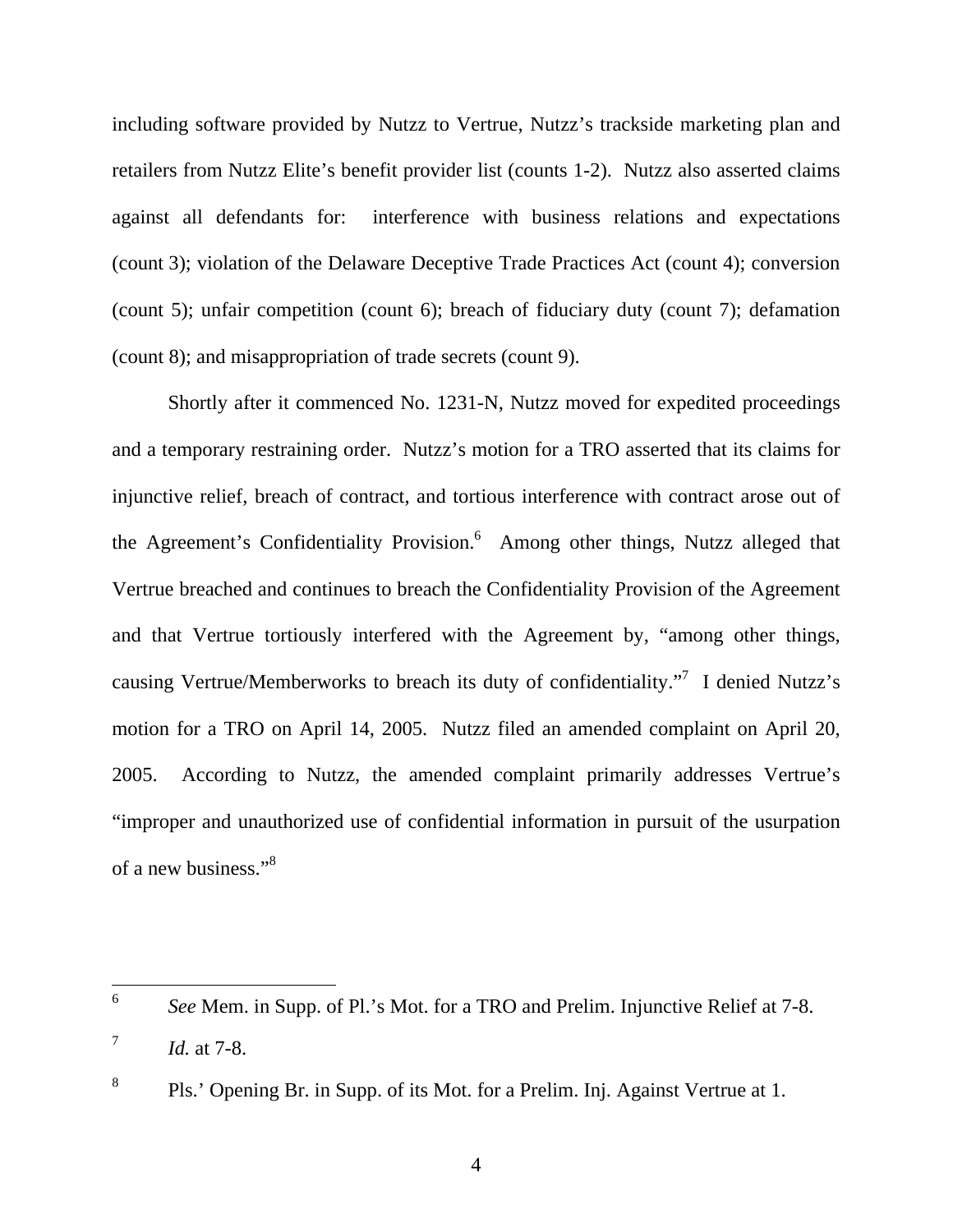At the outset 1231-N proceeded on an expedited basis. The parties engaged in detailed, expedited discovery. Among other things, Nutzz propounded and Vertrue responded to 32 different categories of document requests and 28 interrogatories. In addition, Nutzz deposed three Vertrue witnesses. On May 3, 2005, Nutzz filed a motion for preliminary injunction, which focused on counts 1, 2, and 9 of the amended complaint.

By memorandum opinion dated July 6, 2005,<sup>9</sup> I denied Nutzz's preliminary injunction motion. In that opinion I noted that:

> [T]he parties agreed that any remedy at law for a breach of the Confidentiality Clause would be inadequate and the nonbreaching party would be entitled to obtain injunctive relief without proof of irreparable injury or posting bond. In an effort to take advantage of these provisions, Nutzz explicitly limited its breach of contract claims to violations of the Confidentiality Clause.<sup>10</sup>

In arriving at that conclusion, I limited my breach of contract analysis to alleged breaches of the Confidentiality Provision in reliance on Nutzz's assertion that it had so limited its breach of contract claim to take advantage of the fact that the Agreement did not require the parties to bring claims for breach of the Confidentiality Provision before an arbitrator.<sup>11</sup> I noted, however, that Nutzz's claim that Vertrue misused its Customer

 $\overline{a}$ 

<sup>9</sup> *Nutzz.com*, 2005 WL 1653974.

 $10$  *Id.* at  $*3$ .

<sup>&</sup>lt;sup>11</sup> *Nutzz.com*, 2005 WL 1653974, at \*7. It is not clear from the record whether the parties contemplated using an arbitrator or an arbitration panel. Therefore, for convenience, I will refer to an arbitrator, which includes an arbitration panel if that is the case.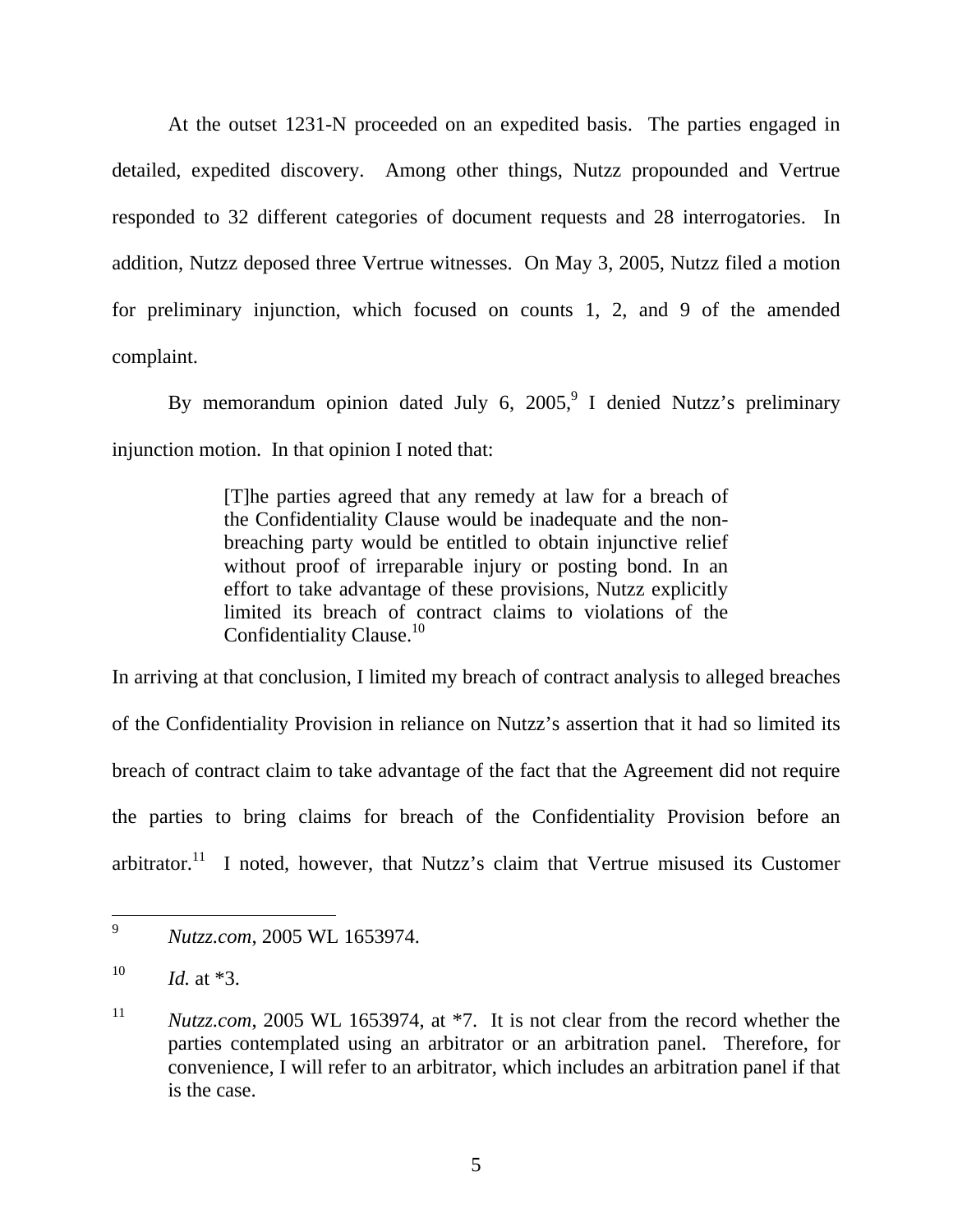Information appeared outside the scope of the Confidentiality Provision and was probably subject to arbitration.<sup>12</sup> I also stated that it appeared likely that Nutzz's misappropriation of trade secrets claim should go before the arbitrator because "the linchpin of Nutzz's misappropriation argument is likely to necessitate a determination of the parties' duties and obligations under provisions of the Agreement other than the Confidentiality Clause."<sup>13</sup>

On August 4, 2005, Nutzz served Vertrue with a notice of intention to arbitrate (the "Notice") and filed a Demand for Arbitration with the American Arbitration Association or AAA (the "Demand"). $14$  The Notice and Demand indicate that Nutzz seeks arbitration of the following claims: (1) that Vertrue breached an exclusivity clause in the Agreement when it marketed its FastTrack Savings program to Nutzz Elite members; (2) that Vertrue breached its obligations under the Agreement to promote the Nutzz Elite program to its own members and business partners; (3) that Vertrue breached its obligations under the Agreement regarding the use of Nutzz's service marks, logos and other proprietary designations; (4) that Vertrue violated both the Connecticut Unfair

<sup>12</sup> Id. at \*8 ("Because provisions other than the Confidentiality Clause are likely to govern whether Vertrue's use of Customer Information was permissible under the Agreement, that aspect of Nutzz's claim is probably subject to arbitration.").

<sup>&</sup>lt;sup>13</sup> *Id.* at \*9. I further stated that "[t]he availability of arbitration to Nutzz as a vehicle to pursue redress for its misappropriation and related claims further supports the conclusion that it has an adequate remedy at law." *Id.* at 10.

<sup>&</sup>lt;sup>14</sup> Pls.' Opening Br. in Supp. of their Mot. to Stay in Favor of Arbitration Ex. B.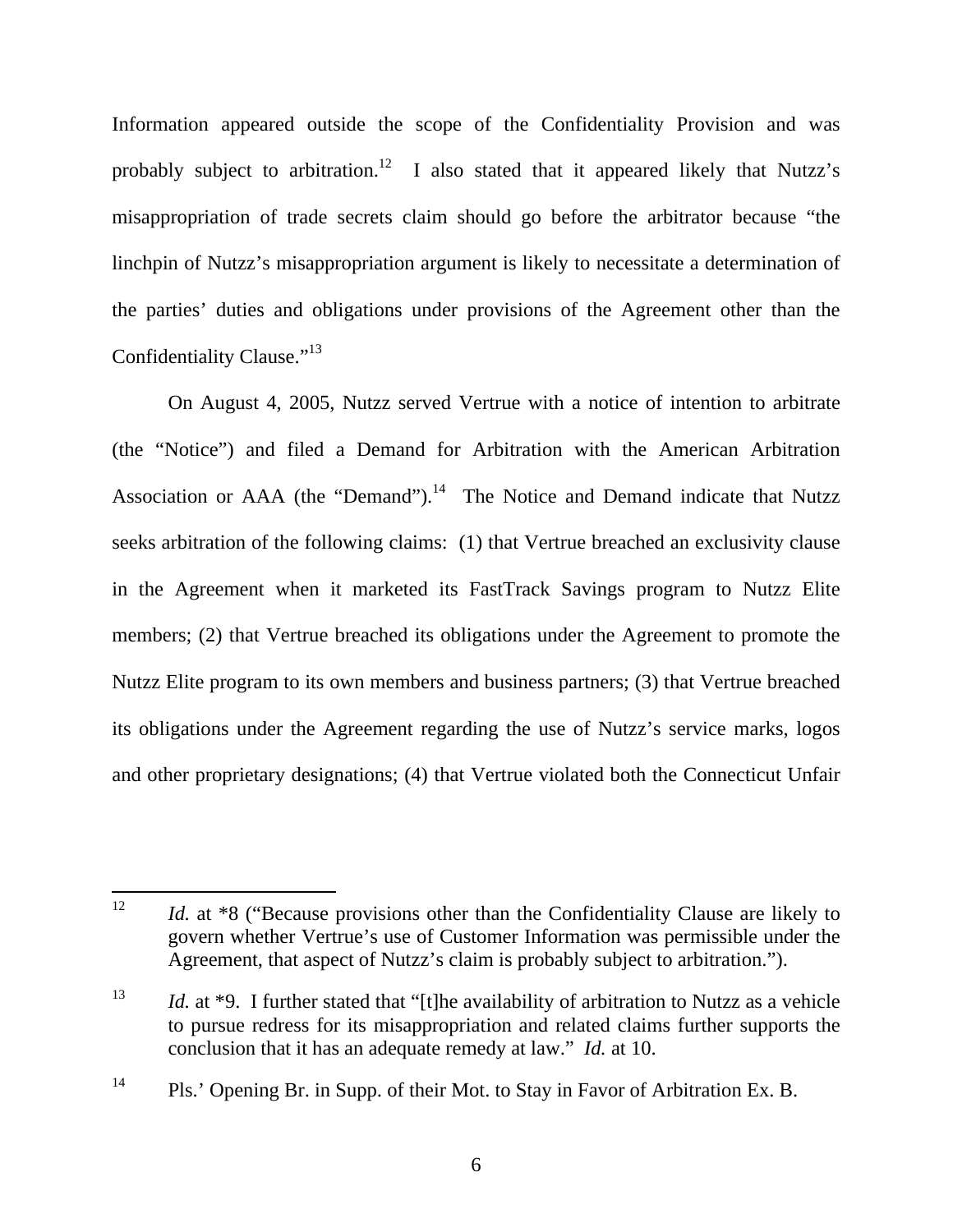Trade Practices Act<sup>15</sup> and the Delaware Deceptive Trade Practices Act through a series of alleged actions, including the transmittal of a March 24, 2005 email to Nutzz Elite members; and (5) that Vertrue misappropriated Nutzz's trade secret information in violation of the Uniform Trade Secret Act, as adopted by both Delaware and Connecticut. Nutzz, however, did not clearly seek to arbitrate claims arising under the Confidentiality Provision until its argument before the Court on February 23, 2006 and its follow-up letter of March 17, 2006. In both those instances, Nutzz expressed its intention to seek arbitration of, among other things, all the claims asserted in the 1231-N action.

Vertrue moved to preclude arbitration of Nutzz's claims in the 1231-N case on October 7, 2005.<sup>16</sup> Vertrue then filed No. 1719-N on October 13, 2005 in which it petitioned for the appointment of a receiver. It alleges that this Court should appoint a receiver to manage Nutzz and Bang's assets because of a serious risk that Nutzz or Bang will transfer or otherwise dissipate their assets and ultimately not have the ability to repay \$1.25 million that Vertrue advanced to Nutzz under the Agreement.

#### **II. ANALYSIS**

## **A. Motion to Preclude Arbitration in 1231-N**

Vertrue's motion essentially seeks a permanent injunction precluding Nutzz from arbitrating the claims it has asserted in 1231-N. In general, to obtain a permanent injunction the moving party must demonstrate that: "(1) it has proven actual success on

 $15<sup>15</sup>$ The Agreement provides for application of Connecticut law. Agreement ¶ 22.

<sup>16</sup> Nutzz and its co-plaintiff Alex Meshkin filed their Opening Brief in Support of Their Motion to Stay in Favor of Arbitration on the same day.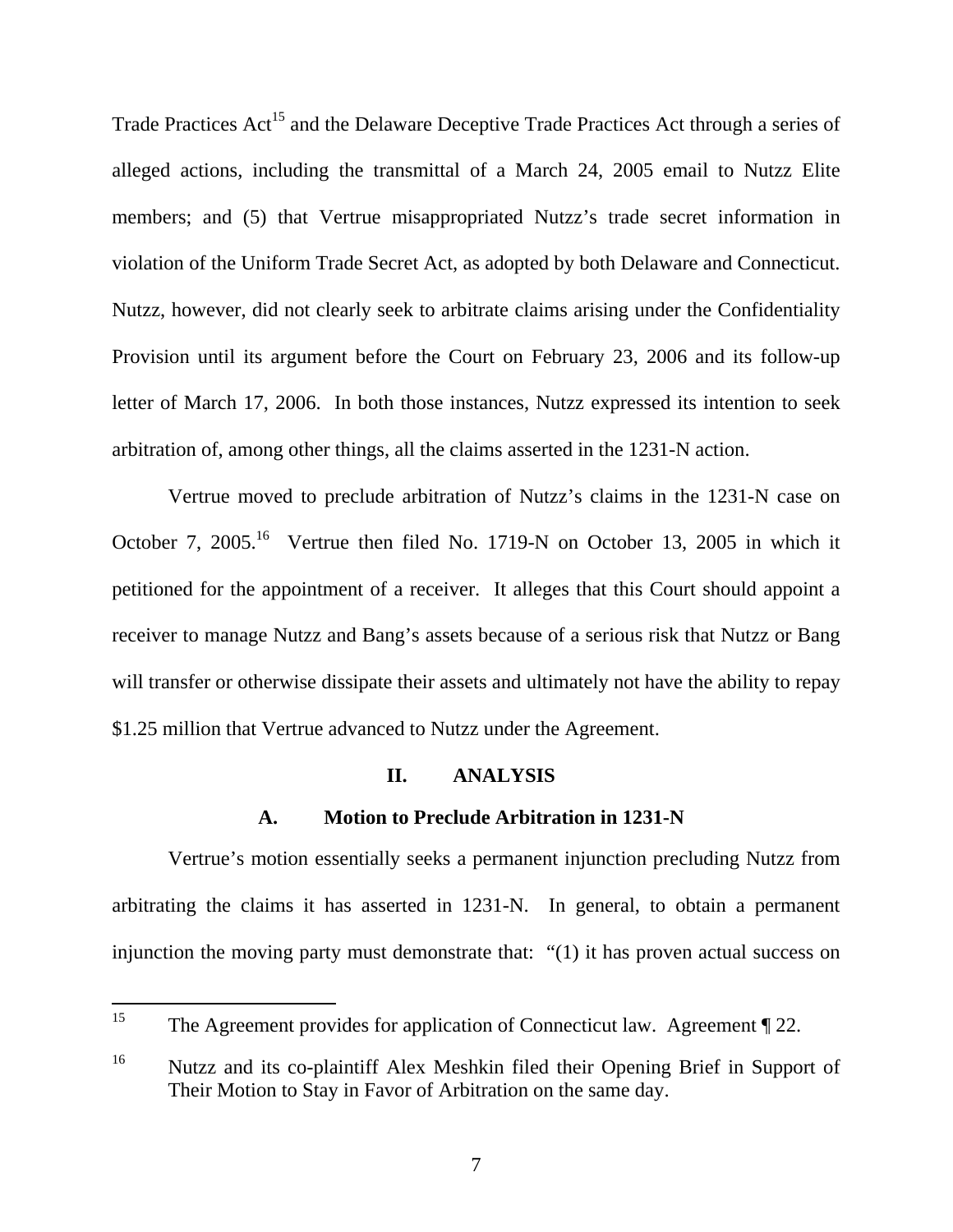the merits of its claims; (2) irreparable harm will be suffered if injunctive relief is not granted; and (3) the harm that will result if an injunction is not entered outweighs the harm that would befall the [defendant] if an injunction is granted."<sup>17</sup>

Because this case involves a permanent injunction to prevent arbitration, to succeed on the merits Vertrue must prove that the claims in issue are not subject to arbitration or, if they would be, Nutzz is precluded from pursuing arbitration of them. Vertrue contends that at least some of the issues raised in Nutzz's amended complaint are explicitly exempted from the arbitration clause. They further contend that this Court, not the arbitrator, is entitled to determine the arbitrability of those claims. In addition, Vertrue argues that Nutzz has waived or is estopped from asserting its claimed right to arbitrate the claims in 1231-N.

Nutzz disputes each of Vertrue's arguments. It also contends that certain procedural deficiencies in Vertrue's motion to preclude arbitration require denial of that motion. I address that procedural argument first and then turn to the merits of Vertrue's motion.

## **1. Is Vertrue's motion procedurally defective?**

Nutzz asserts that Vertrue's request to preclude arbitration of the claims in 1231-N is procedurally defective because it did not take the form of a complaint and was untimely. In particular, Nutzz contends that under 10 *Del. C.* § 5703(b) Vertrue had to

<sup>17</sup> 17 *City of Wilmington v. Wilmington FOP Lodge #1*, 2004 WL 1488682, at \*3 (Del. Ch. June 22, 2004).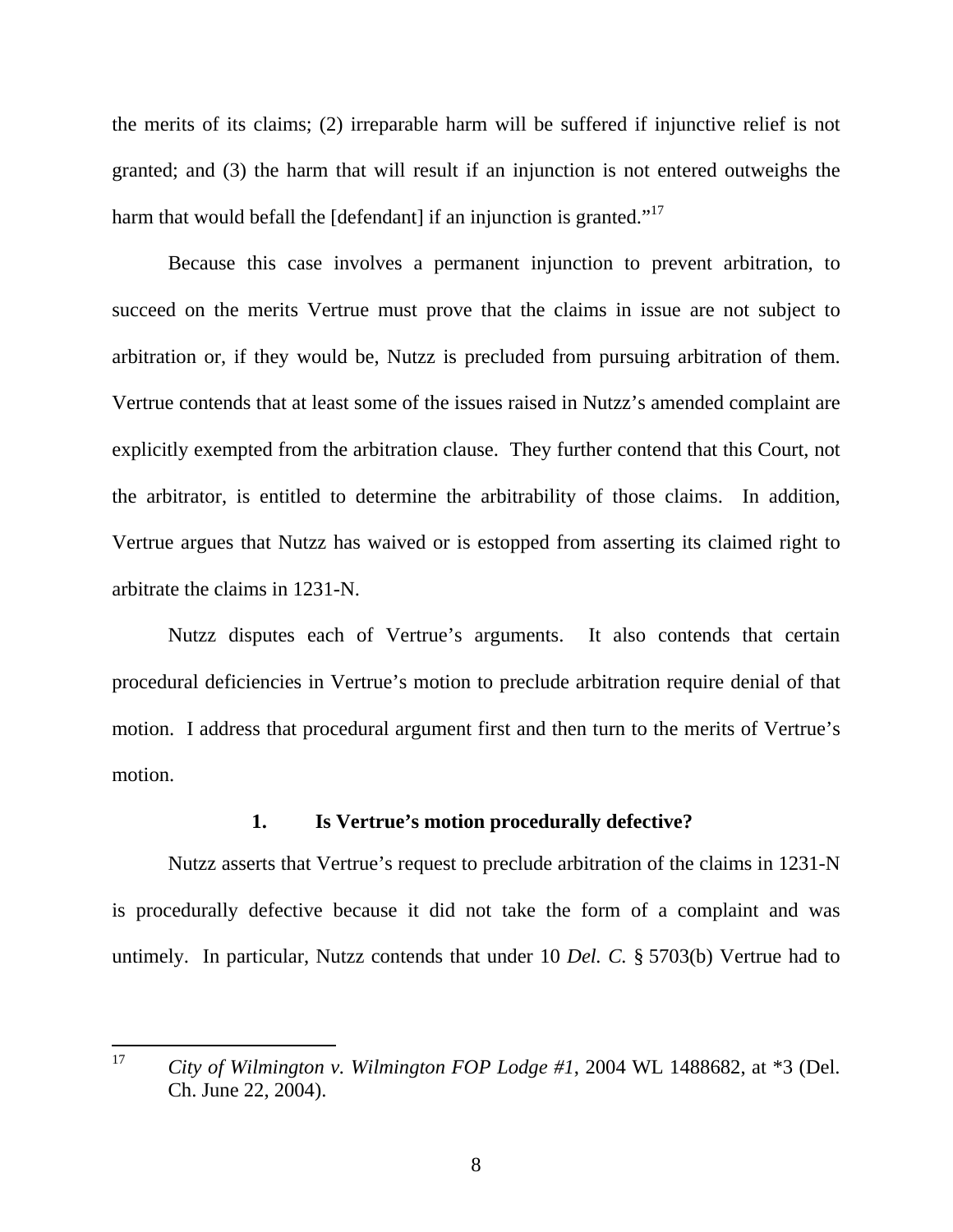file a complaint to enjoin arbitration to preserve its right to seek the relief requested in its

motion.

For purposes of this analysis, I consider both sections 5703(b) and (c) relevant.

Those sections provide:

(b) Application to enjoin arbitration -- Subject to subsection (c) of this section, a party who has not participated in the arbitration and who has not been made or served with an application to compel arbitration may file its complaint with the Court seeking to enjoin arbitration on the ground that a valid agreement was not made or has not been complied with or that the claim sought to be arbitrated is barred by limitation of § 5702(c).

(c) Notice of intention to arbitrate -- A party must serve upon another party a notice of intention to arbitrate, specifying the agreement pursuant to which arbitration is sought and the name and address of the party serving the notice, or of an officer or agent thereof if such party is an association or corporation, and stating that unless the party served applies to enjoin the arbitration within 20 days after such service such party shall thereafter be precluded from objecting that a valid agreement was not made or has not been complied with and from asserting in Court the bar of a limitation of time. . . . A complaint seeking to enjoin arbitration must be made by the party served within 20 days after service of the notice or the party shall be so precluded.  $\ldots$ <sup>18</sup>

 In my opinion, neither 10 *Del. C.* § 5703(b) or (c) requires Vertrue to file a motion to preclude in the form of a complaint. First, § 5703(b) only applies to a party that "has not participated in the arbitration and who has not been made or served with an application to compel arbitration." In this case, both Nutzz and Vertrue have actively participated in arbitration. Therefore, § 5703(b) does not apply. Moreover, even if it did

<sup>18</sup> 18 10 *Del. C.* § 5703.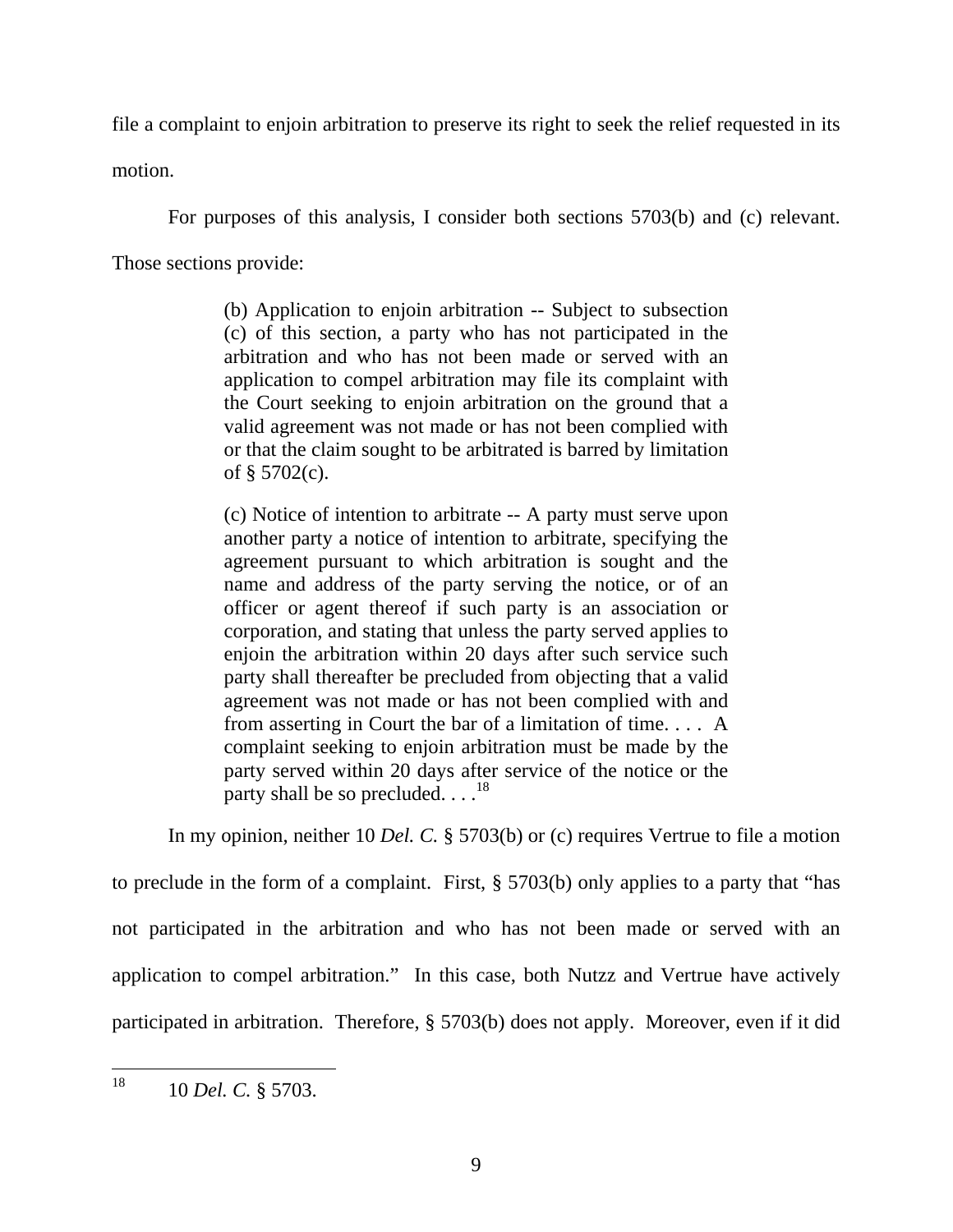apply, the statutory language states that a party "may" file a complaint. Since the General Assembly chose to use the word "may" instead of "must" or "shall," the plain language of the statute suggests that filing a complaint is not the only way to satisfy the requirements of § 5703(b). Consequently, even assuming the statute does apply, I hold that Vertrue has substantially complied with § 5703(b) by filing a motion to preclude arbitration in 1231-N, which Nutzz had instituted before its notice of arbitration.

Section 5703(c) also does not apply to Vertrue. That section requires a party to file a complaint seeking to enjoin arbitration within 20 days after service of notice of intention to arbitrate, provided the notice contains certain information. Here Nutzz admittedly has not complied with §  $5703(c)$ 's notice requirements.<sup>19</sup> In particular, Nutzz's notice does not contain the required statement that "unless [Vertrue] applies to enjoin the arbitration within 20 days after such service such party shall thereafter be precluded from objecting that a valid agreement was not made or has not been complied with . . . . "<sup>20</sup> Since Nutzz failed to file a proper notice under § 5703(c), the statute does not require Vertrue to apply to enjoin the arbitration<sup>21</sup> within 20 days of the notice.<sup>22</sup>

<sup>19</sup> Pls.' Answering Br. in Opposition to Vertrue's Mot. to Preclude Arbitration at 10 (acknowledging that "Nutzz did not comply with the explicit terms of 10 *Del. C.*  $§ 5703(c)."$ 

<sup>20 10</sup> *Del. C.* § 5703; *see* Pls.' Opening Br. in Supp. of their Mot. to Stay in Favor of Arbitration Ex. B.

<sup>&</sup>lt;sup>21</sup> The statute is ambiguous as to whether § 5703(c) requires a party to file a response to the notice in the form of a complaint. Specifically, the statutory language is not consistent. In describing the notice requirements to commence arbitration, the statute uses broad terms and states that the party seeking to compel arbitration must inform the opposing party that it must "apply to enjoin the arbitration" within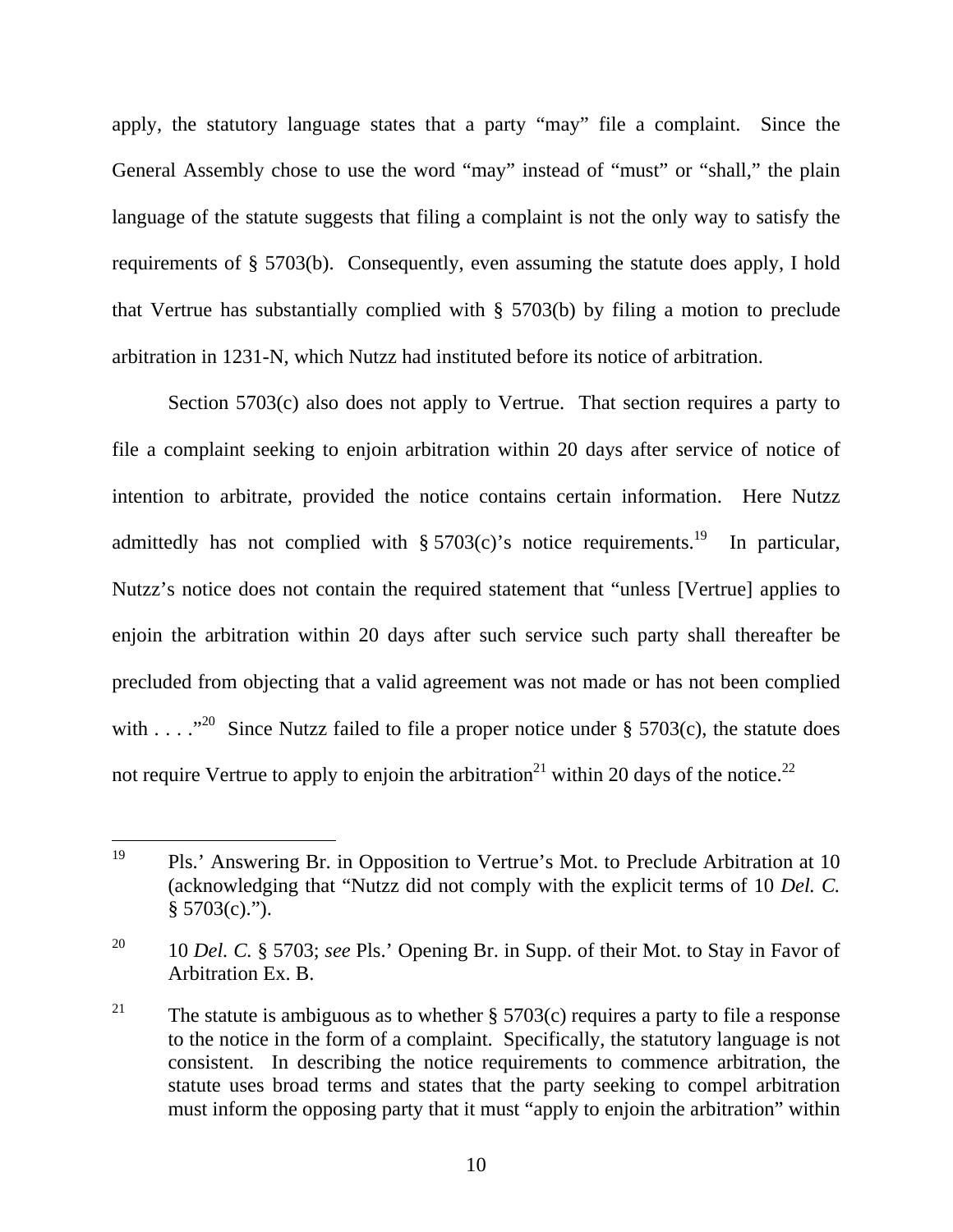In addition, I note that Nutzz cited no precedent adopting the approach it urges. For all of these reasons, I reject Nutzz's objections to the form and timing of Vertrue's motion to preclude arbitration.

## **2. Who determines arbitrability?**

The parties dispute the scope of the arbitration clause and whether it authorizes the Court or the arbitrator to determine issues of arbitrability. The arbitration clause contains an exception that permits either party to bring a claim in this court for injunctive or other relief for violation of Section 12 of the Agreement, the Confidentiality Provision. The parties dispute, however, whether the arbitration clause also allows a party such as Nutzz to bring claims for violation of the Confidentiality Provision before the arbitrator, as well.

Vertrue asserts that because the Agreement contains a carve out and does not require the submission of all claims to arbitration, the Court and not the arbitrator determines questions of arbitrability. Nutzz contends that the arbitrator must determine substantive arbitrability.

 $\overline{a}$ 

<sup>22</sup> Nutzz also contends that due to Vertrue's delay in filing its motion to preclude, the motion is barred by laches. This argument is not persuasive for several reasons. First, Vertrue filed its motion to preclude on or about October 7, 2005, approximately two months after Nutzz's notice of arbitration. Thus, the "delay" was not lengthy. Further, Nutzz did not make clear its intention to arbitrate its claims based on the Confidentiality Provision until sometime in the first quarter of 2006. In these circumstances, I do not consider Vertrue's alleged delay either unreasonable or prejudicial to Nutzz. Thus, there is no basis for barring Vertrue's motion for laches.

<sup>20</sup> days or it will be precluded from raising certain defenses. Later, § 5703(c) states that the responding party must file a "complaint" seeking to enjoin arbitration within 20 days. Having found § 5703 inapplicable, however, I need not resolve this apparent ambiguity.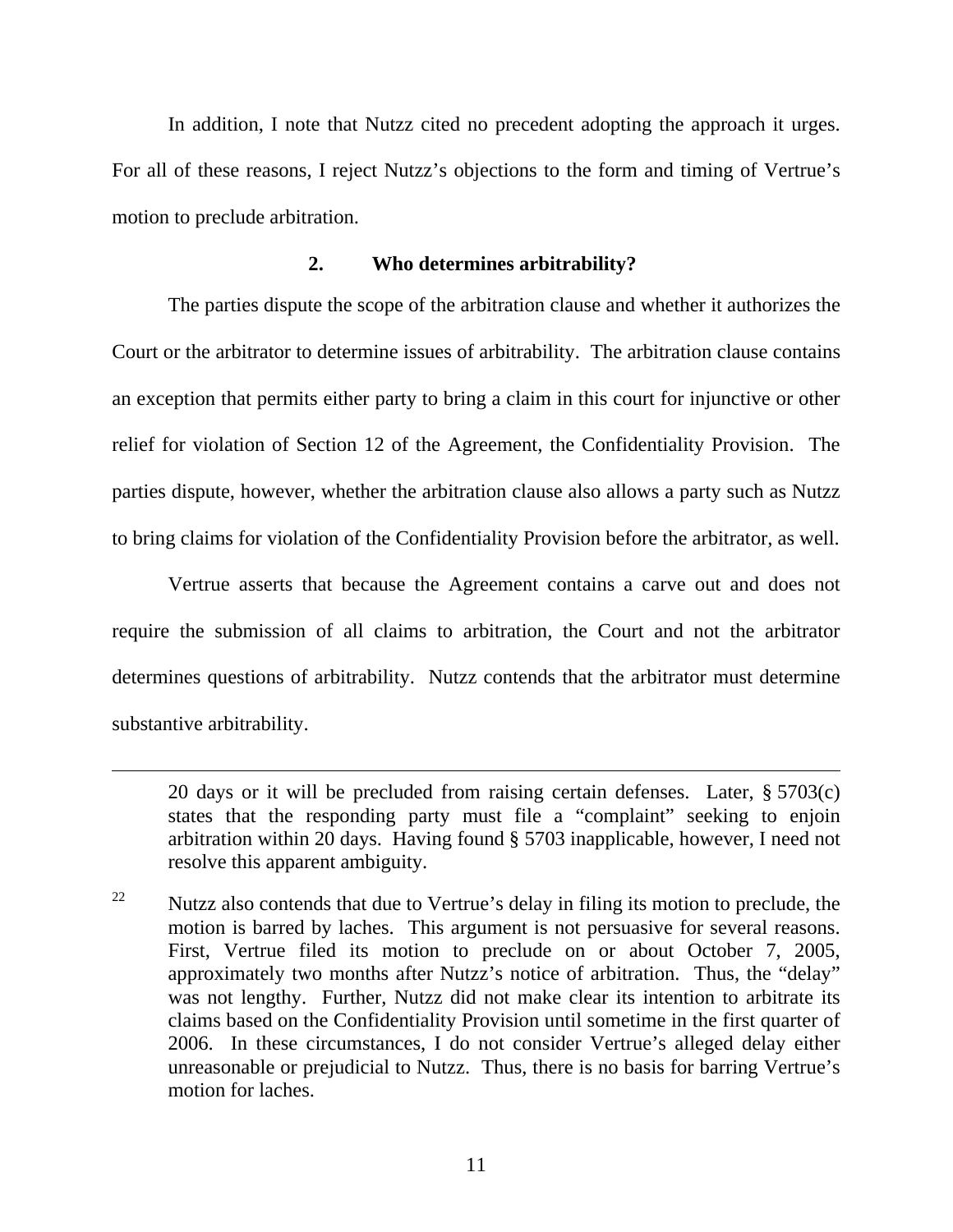Arbitration is a matter of contract and a party cannot be required to submit any dispute to arbitration that they have not agreed to so submit.<sup>23</sup> The court begins by presuming that it will decide the question of whether the parties agreed to submit a particular dispute to arbitration. Accordingly, the "question of arbitrability[] is an issue for judicial determination unless the parties clearly and unmistakably provide otherwise."<sup>24</sup> If the parties agree, however, the question of arbitrability itself may be submitted to the arbitrator. $25$ 

The question of whether parties agreed to submit their dispute to arbitration is governed by basic principles of contract interpretation.<sup>26</sup> The primary goal of contract interpretation is to attempt to fulfill, to the extent possible, the reasonable shared expectations of the parties at the time they contracted.<sup>27</sup> First, the court must determine whether the parties' intent can be ascertained from the express words they chose or if the agreement is ambiguous.<sup>28</sup> If the terms of the agreement are clear on their face, the court

<sup>23</sup> James & Jackson, LLC v. Willie Gary, LLC, 2006 WL 659300, at \*1 (Del. Mar. 14, 2006).

<sup>&</sup>lt;sup>24</sup> *Id.* (internal quotations omitted).

<sup>25</sup> *DMS Prop.-First, Inc. v. P.W. Scott Assoc., Inc.*, 748 A.2d 389, 392 n.13 (Del. 2000); *Pettinaro Const. Co. v. Harry C. Partridge, Jr., & Sons, Inc.*, 408 A.2d 957, 963 (Del. Ch. 1979).

<sup>26</sup> *Delta & Pine Land Co. v. Monsanto Co.*, 2006 WL 1510417, at \*3 (Del. Ch. May 24, 2006).

<sup>27</sup> *Id.*

<sup>28</sup> *Id.*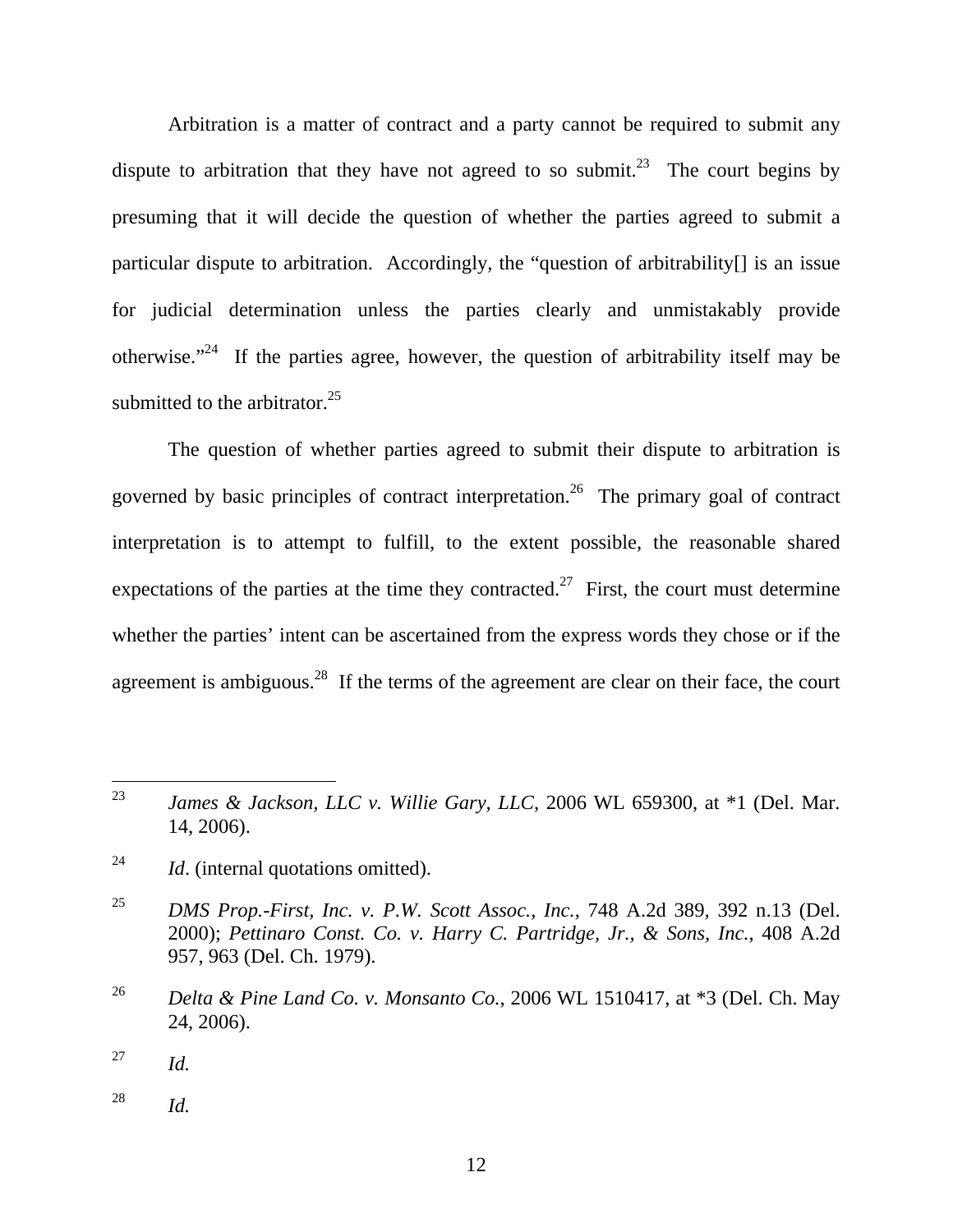will give them the meaning that would be ascribed by a reasonable third party. If the language is ambiguous, the court may consider extrinsic evidence.<sup>29</sup>

Vertrue contends that the recent Delaware Supreme Court decision in *Willie Gary*30 controls this case. In particular, Vertrue asserts that *Willie Gary* stands for the proposition that if the arbitration clause contains a carve out, as it does in the Agreement at issue here, the judge decides the question of arbitrability.

In *Willie Gary*, the court adopted the majority federal view that reference to the AAA rules evidences a clear and unmistakable intent to submit arbitrability issues to the arbitrator. $31$  Nevertheless, they held that the federal majority rule did not apply to that case because the arbitration clause did not refer all controversies to arbitration. In such a scenario, the court held, "something other than the incorporation of the AAA rules would be needed to establish that the parties intended to submit arbitrability questions to an arbitrator."32 On the facts of *Willie Gary*, there was no "something other." Additionally, the court noted that the agreement itself did not envision all claims arising out of it going initially to arbitration because at least one provision of the agreement contemplated early judicial involvement.<sup>33</sup>

<sup>29</sup> 29 *Eagle Indus., Inc. v. DeVilbiss Health Care, Inc.*, 702 A.2d 1228, 1232 (Del. 1997).

<sup>&</sup>lt;sup>30</sup> 2006 WL 659300.

 $31$  *Id.* at \*3.

 $32$  *Id.* 

 $^{33}$  *Id.* at \*4.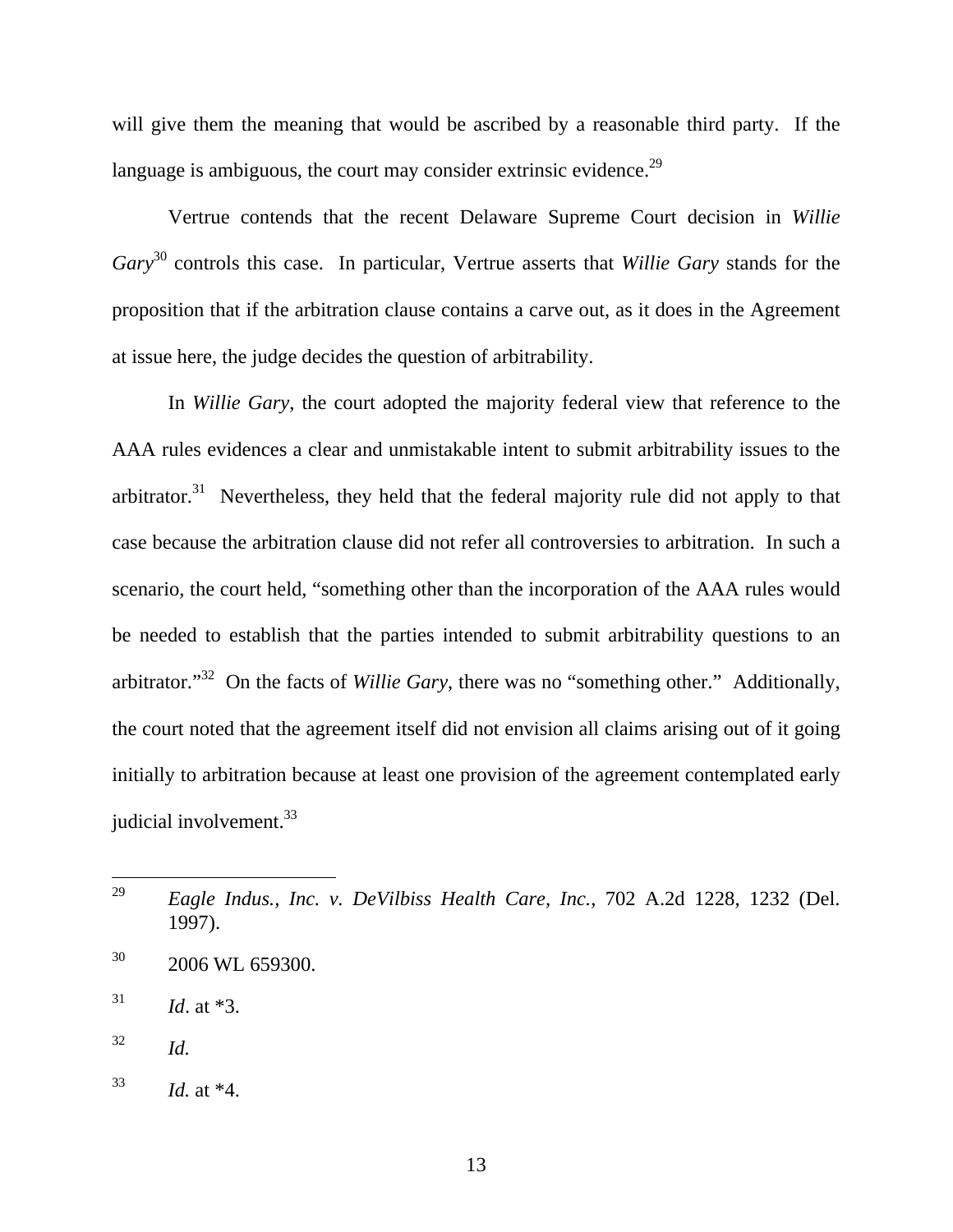In this case, like *Willie Gary*, the Agreement contains a carve out. Yet, the facts of the two cases differ materially. Unlike *Willie Gary*, the Agreement between Nutzz and Vertrue explicitly states: "With the exception of seeking injunctive or other relief for violation of Section 12 above, any dispute arising out of or relating to this Agreement, including any issues relating to arbitrability or the scope of this arbitration clause, will be finally settled by arbitration."<sup>34</sup>

Thus, the Agreement shows that the parties clearly and unmistakably intended to submit questions of substantive arbitrability that fall outside the scope of the carve out to the arbitrator. I do not believe, however, the arbitration clause in this case evidences a clear and unmistakable intent to submit the question of arbitrability as to claims that appear to involve violations of the Confidentiality Provision to arbitration. In fact, the Agreement reasonably could be read to exclude from arbitration claims for "injunctive or other relief for violation of Section 12," including any issues relating to arbitrability or the scope of this carve out of the arbitration clause. Nutzz argues to the contrary, but in my opinion there is at least an ambiguity on this point. Therefore, the arbitration clause does not clearly and unmistakably evidence an intent of the parties to submit to arbitration questions over the substantive arbitrability of the Agreement's carve out. Consequently, as in *Willie Gary*, this Court must decide the substantive arbitrability of claims that on their face appear to fall within the Agreement's carve out.

 $34$ Agreement ¶ 13.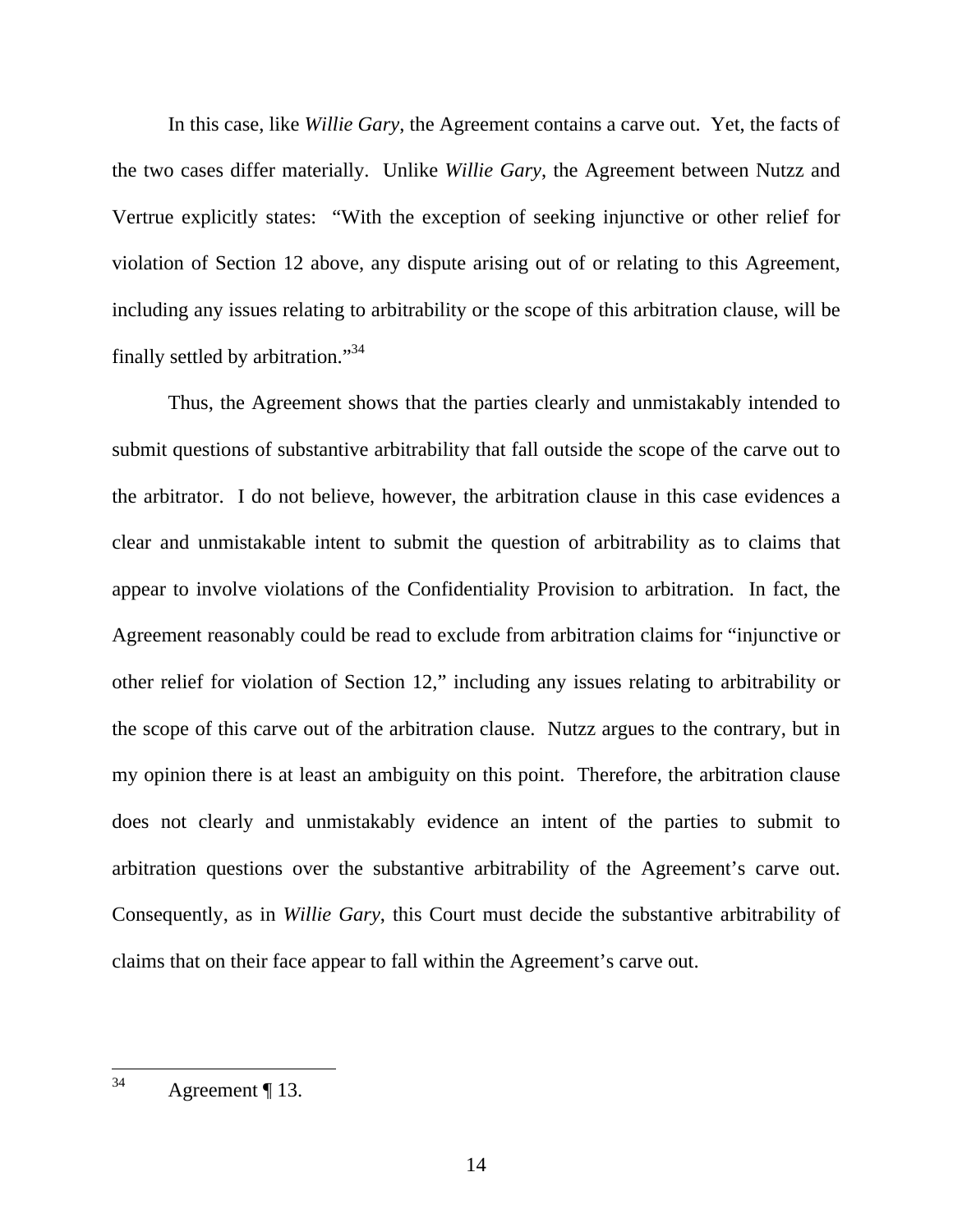Next, I address the claims about which the parties dispute arbitrability and, to the extent they are arbitrable, whether any equitable defense bars submitting those claims to arbitration. I address the claims in the 1231-N case first and then the 1719-N case.

### **3. The arbitrability of the claims in the 1231-N case**

In my opinion, both parties to this dispute have engaged in aggressive forum shopping. The result is an unnecessarily complex procedural state of affairs. For purposes of the pending motion in 1231-N, the Court must determine which of Nutzz's claims can proceed in this action and which, if any, must be pursued in arbitration.

Nutzz asserts that it has the option of sending all its claims to arbitration. Specifically, Nutzz contends that the Agreement's claim splitting provision allows it to elect among three options: (1) it could seek injunctive or other relief (including monetary damages) for violation of its confidential information before a court; (2) it could seek injunctive relief before a court in aid of its efforts to obtain monetary relief for violation of its confidential information from the arbitrator; or (3) it could forgo seeking injunctive relief before a court and submit the entire dispute to arbitration in the first instance.<sup>35</sup>

Nutzz initially invoked the first option by filing Civil Action No. 1231-N in this Court. Nevertheless, it now seeks to pursue a variation of the third option and submit all of its claims stemming from the Agreement, including the claims in 1231-N, to arbitration. Vertue objects and contends that to the extent Nutzz's claims in 1231-N arise under the Agreement's carve out, those claims are not subject to arbitration.

Letter from Sean Bellew, Esq. to the Court (Mar. 17, 2006) at 3-4.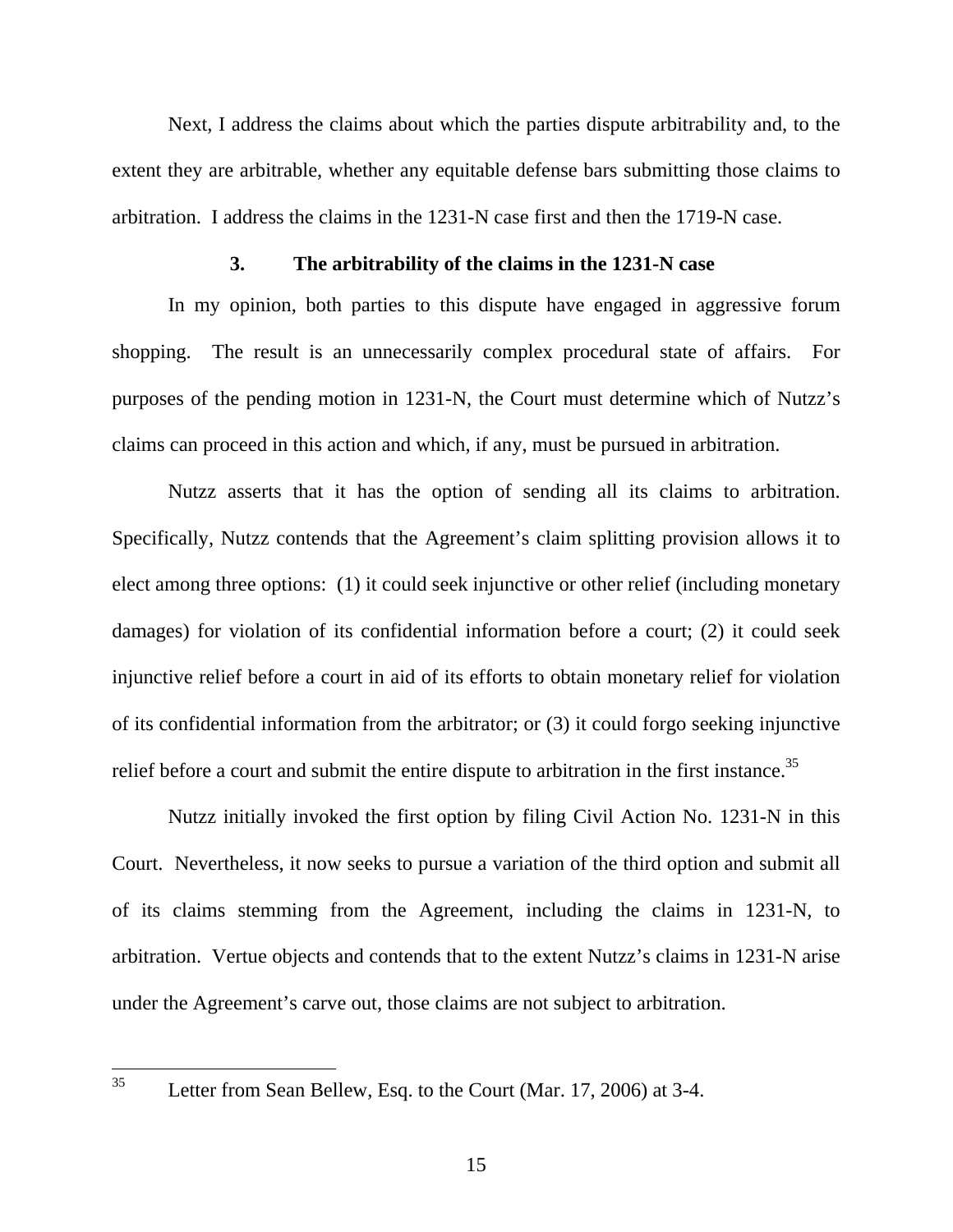I agree with Vertrue's position for the following reasons. Notwithstanding having initially brought its claims in this Court and unsuccessfully sought both a temporary restraining order and a preliminary injunction, Nutzz contends it is still free to bring those same claims anew in an arbitration. Relying on its three option construction of the Agreement, Nutzz essentially contends that it could have filed its claims under the Confidentiality Provision before this Court or the arbitrator, because the Agreement does not prohibit it from doing so. The parties presumably could have agreed to submit disputes arising out of the Confidentiality Provision to either litigation or arbitration had they so intended. To establish a right to arbitrate the claims it originally filed in this Court, however, Nutzz must show that the parties, in fact, agreed to give it that right. "A party cannot be forced to arbitrate the merits of a dispute . . . in the absence of a clear expression of such intent in a valid agreement."<sup>36</sup> Based on my review of the Agreement, I find that it does not reflect a clear expression of intent to arbitrate claims for violation of the Confidentiality Provision, especially when one party already has brought those claims in Court in accordance with the Agreement. Consequently, I reject Nutzz's argument that it has the right to bring claims for violation of the Confidentiality Provision before the arbitrator.

Turning to the claims in the amended complaint in 1231-N, at least counts 1, 2 and 3 seek injunctive or other relief for violation of Section 12 of the Agreement. Indeed,

<sup>36</sup> *Willie Gary*, 2006 WL 659300, at \*2.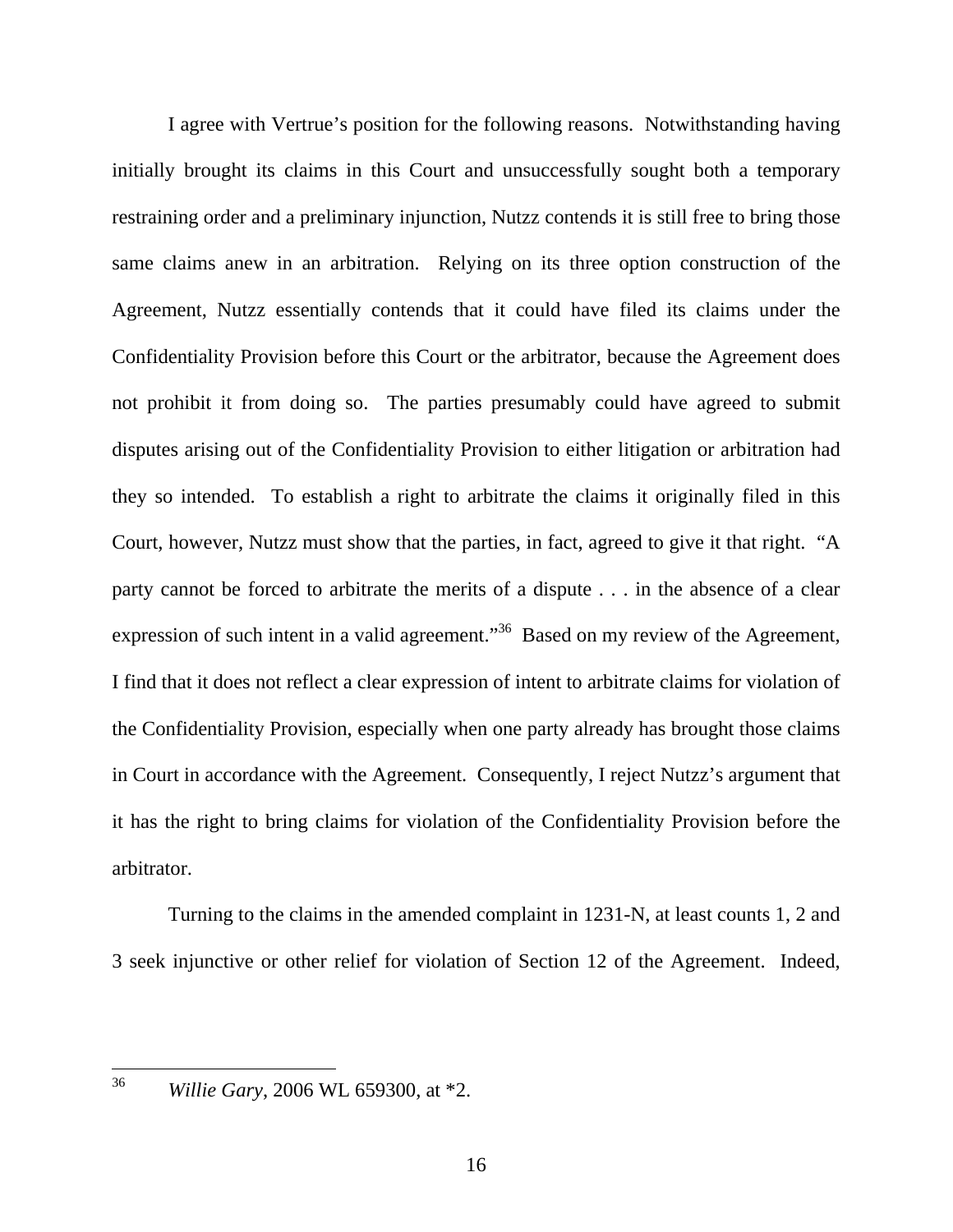counts 1 and 2 expressly refer to confidential information.<sup>37</sup> Thus, the claims in counts 1, 2, and 3 that relate to an alleged breach of the Confidentiality Provision must be pursued in this Court. It seems unlikely, however, that counts 4-8 for violation of the Delaware Deceptive Trade Practices Act, conversion, unfair competition, breach of fiduciary duty, and defamation involve violations of the Confidentiality Provision. Thus, because those claims do not appear to fall within the exception to the arbitration clause, Nutzz may pursue them in arbitration and the arbitrator can decide any related questions of substantive arbitrability.

Count 9 is a misappropriation of trade secrets claim. As I noted in the July 6, 2005 memorandum opinion, the linchpin of Nutzz's misappropriation argument is likely to necessitate a determination of the parties' duties and obligations under provisions of the Agreement other than the Confidentiality Clause. Thus, count 9 also appears to fall outside the scope of the carve out, and is subject to arbitration.

In summary, Vertrue has shown that counts 1, 2 and 3 of the amended complaint in 1231-N are not arbitrable, but has not disproved the arbitrability of the remaining counts. Moreover, even if counts 1, 2 and 3 were arbitrable, Vertrue contends Nutzz is precluded from arbitrating them or any of the claims in 1231-N on grounds of waiver and estoppel.

<sup>37</sup> Am. Compl.  $\P$  89 and 92. Count 2 states "Defendant Vertrue/Memberworks has violated its Agreement with Nutzz by its unauthorized use of Nutzz's confidential information." *Id.* ¶ 92.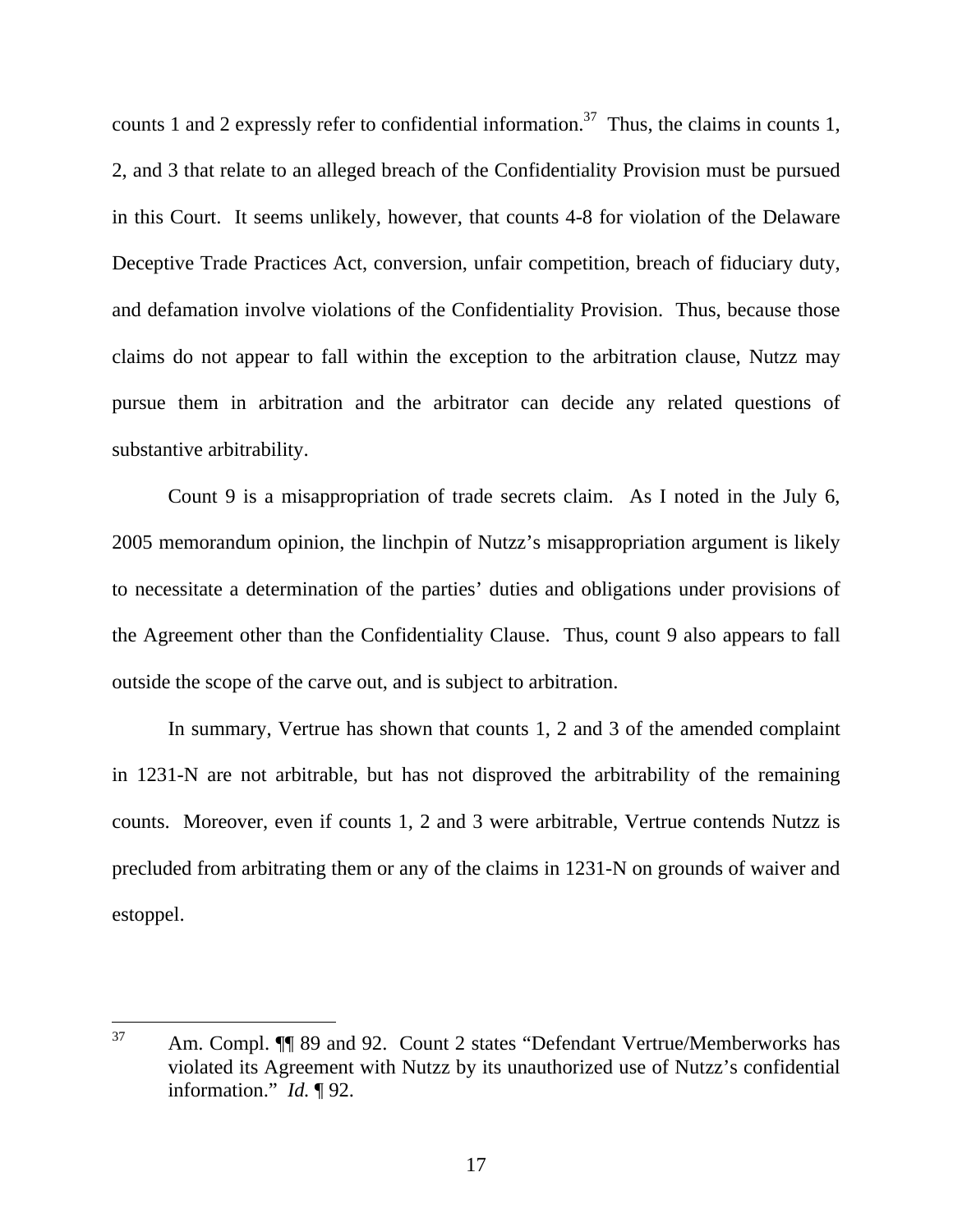## **4. Waiver**

Even if Nutzz were correct and all of its claims were arbitrable, Vertrue contends that Nutzz has waived the right to seek arbitration as to any of those claims by actively pursuing them in this litigation. The waiver defense requires clear and convincing evidence of waiver.<sup>38</sup> "Waiver of arbitration is a matter of intention and to constitute waiver there must be an intentional relinquishment of a right with both knowledge of its existence and intention to relinquish it."<sup>39</sup> A party that takes actions inconsistent with his right to arbitration, such as active participation in a lawsuit, shows an intent to relinquish its right to arbitration.<sup>40</sup>

Nutzz asserts that *Parfi Holdings AB v. Mirror Image Internet, Inc.*<sup>41</sup> stands for the proposition that it can still assert the same claims asserted in 1231-N before an arbitrator despite the fact that it has engaged in extensive discovery in 1231-N, including taking written discovery and deposing three Vertrue witnesses, and filed numerous motions with this Court, including several discovery motions and motions for a TRO and preliminary injunction. In *Parfi*, the court stated that the plaintiff had "not waived its right to seek contractual damages related to the Challenged Transactions by actively litigating fiduciary duty claims in this court because the Supreme Court permitted the plaintiffs to

<sup>38</sup> Zaret v. Warners Moving & Storage, 1995 WL 56708, at \*1 (Del. Ch. Feb. 3, 1995).

<sup>39</sup> *James Julian, Inc. v. Raytheon Serv. Co.,* 424 A.2d 665, 668 (Del. Ch. 1980).

<sup>40</sup> *Zaret*, 1995 WL 56708, at \*1.

 $^{41}$  842 A.2d 1245 (Del. Ch. 2004).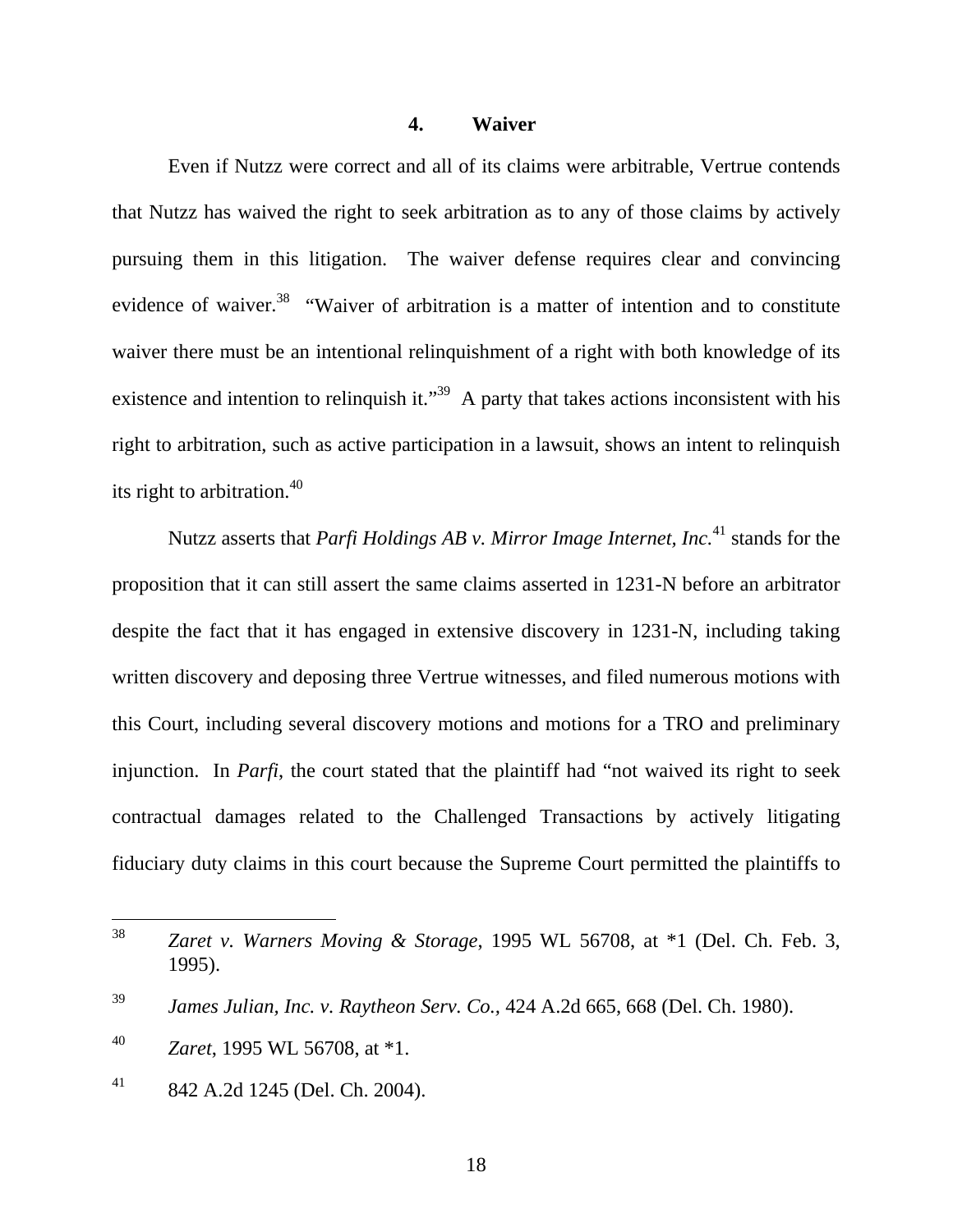split their claims in this manner."<sup>42</sup> That is not true here. In this case Nutzz has not merely engaged in claim splitting. Rather it has filed claims and, at least in some instances, actively litigated them here and now seeks to bring the same claims before the arbitrator. In these circumstances, the applicability of *Parfi* to the pending motion must be assessed on a claim by claim basis.

This case is more similar to *Zaret v. Warners Moving & Storage*. 43 In *Zaret*, the court held that a plaintiff had waived its right to arbitration because it sought to bring the same claims before an arbitrator that it asserted in a lawsuit in which it resisted defendant's efforts to remove the case to federal court and participated in discovery over a six month period.44 Similarly, in *Wilshire Restaurant Group, Inc. v. Ramada, Inc.*, the court held that plaintiff waived its right to arbitration by commencing litigation and engaging in substantial discovery.<sup>45</sup> In arriving at its conclusion the court reasoned that "to allow [plaintiff] to arbitrate now would enable it to 'have it both ways,' i.e., it would give [plaintiff] a discovery advantage to which it would not be entitled in arbitration."46

 $\overline{a}$ 

 $^{42}$  *Id.* at 1262.

 $^{43}$  1995 WL 56708.

<sup>&</sup>lt;sup>44</sup> 1995 WL 56708, at \*2 ("The Superior Court action was over six months old when Zaret requested arbitration. [Defendant] had already spent substantial time and money in its efforts to remove the case to federal court and conduct its discovery. . . . Forcing [Defendant] to resolve this issue in another forum after the litigation in the Superior Court, which Plaintiff chose to initiate, is substantially underway would be unfair to [Defendant].").

<sup>&</sup>lt;sup>45</sup> 1990 WL 195910, at  $*3$  (Del. Ch. Dec. 5, 1990).

<sup>46</sup> *Id.*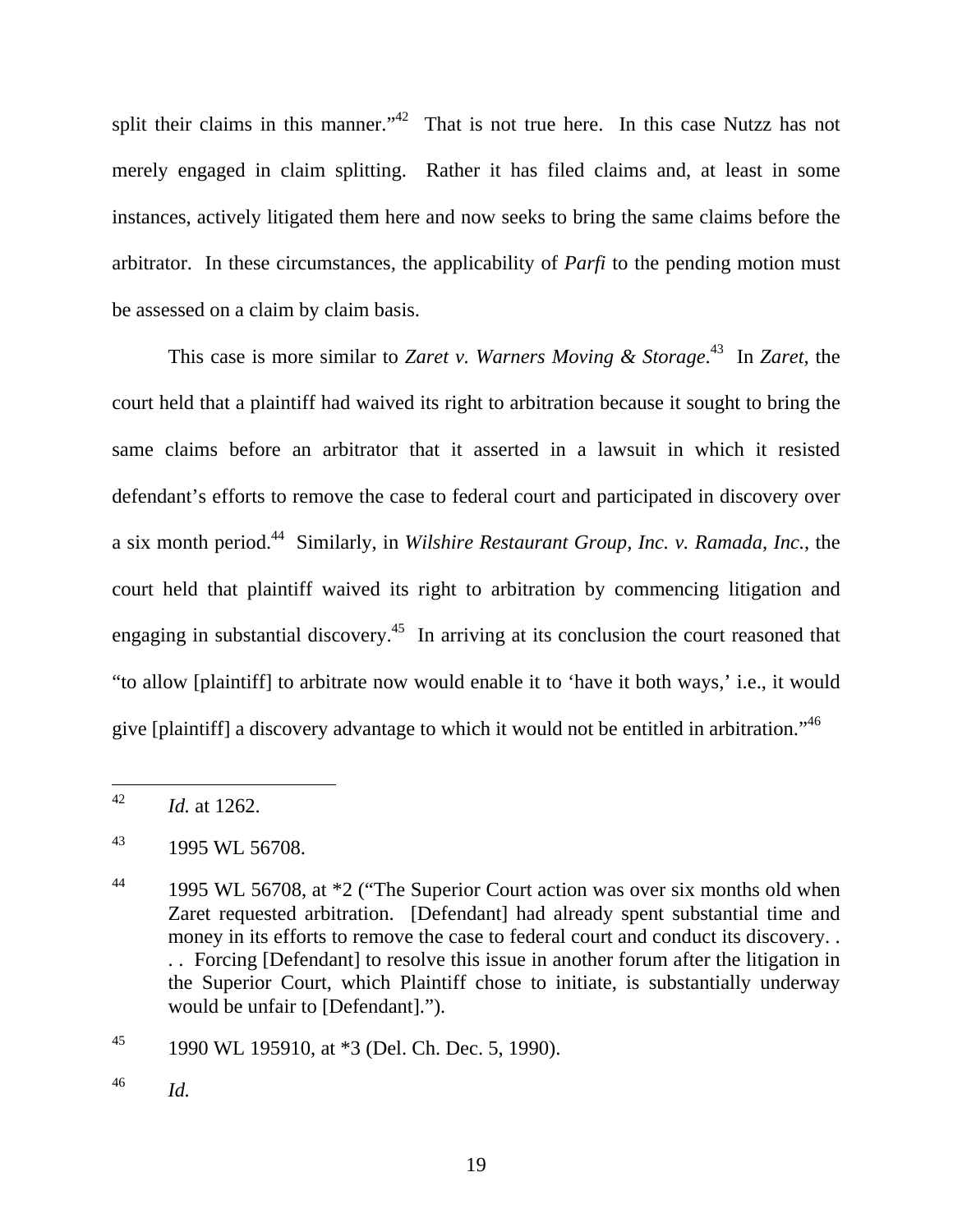In applying these principles to this case, I begin with counts 1-3 of the amended complaint in 1231-N. At the inception of 1231-N, Nutzz sought expedited proceedings, a TRO and later a preliminary injunction on those claims and count 9, alleging misappropriation of trade secrets. Most of the discovery and argument, as well as most of the Court's July 6, 2005 opinion denying a preliminary injunction, related to those claims. Consequently, I find that Nutzz's active participation in this lawsuit before it filed its notice of arbitration on August 4, 2005, pertained almost exclusively to counts 1- 3 and 9. Since August 2005 the arbitration and this litigation have proceeded on parallel tracks with at least somewhat coordinated discovery, as I understand it. In these circumstances, I conclude that Vertrue has not shown a waiver of arbitration as to counts 4-8 of the amended complaint. The waiver analysis below therefore relates only to counts 1-3 and 9.

In many ways, this case presents an even stronger case for waiver than *Zaret* and *Wilshire*. As in those cases, Nutzz has engaged in substantial discovery thereby achieving a discovery advantage it would not be entitled to in arbitration. Further, Nutzz not only engaged in substantial discovery, but moved for a TRO with respect to counts 1, 2, and 9 and a preliminary injunction with respect to counts 1, 2, and 3, was heard on each motion and lost both.

Nutzz cannot substantially invoke the judicial process as it has on counts 1-3 and then re-file the same claims before an arbitrator. To allow such action would substantially and unfairly prejudice Vertrue. Consequently, Nutzz has waived any right it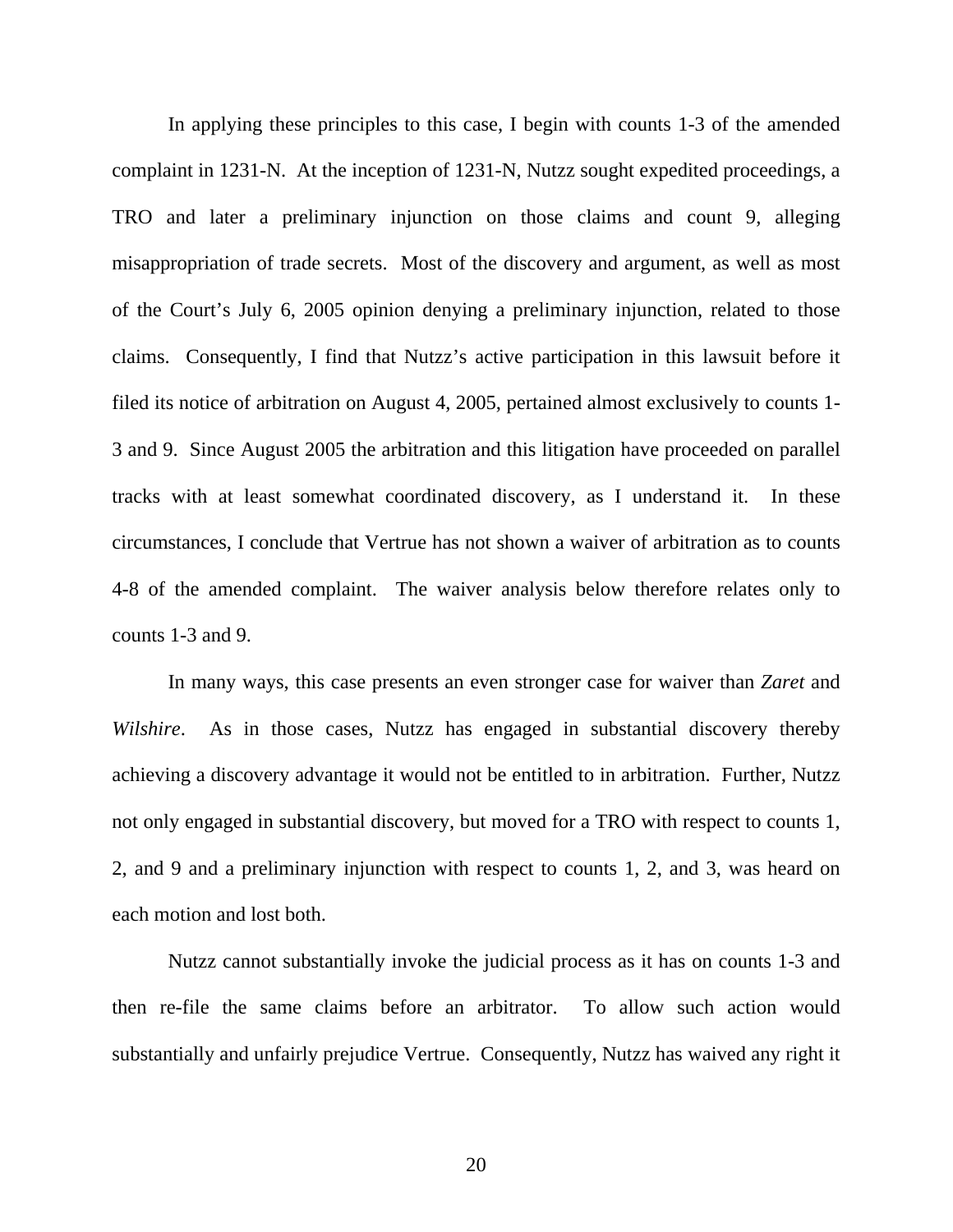may have had to pursue arbitration of the claims in counts 1-3 for violation of the Confidentiality Provision that it first filed in this Court.

Vertrue makes a similar argument regarding Nutzz's misappropriation of trade secrets claim in count 9 of the 1231-N case. Nutzz did not litigate this action nearly as actively, however, as to that claim. Thus, Vertrue's waiver argument is less persuasive as to count 9. Further, for the reasons stated in the following section, I have concluded that Vertrue is estopped by its earlier arguments in this case from seeking to preclude Nutzz from submitting count 9 to arbitration.

## **5. Judicial Estoppel**

Vertrue also contends that judicial estoppel bars Nutzz from pursuing the claims it asserted in 1231-N in arbitration. In particular, it contends that because Nutzz previously asserted that it could bring its claims in this Court because they fell within the arbitration clause's carve out for violations of the Confidentiality Provision, Nutzz cannot now assert that those same claims should proceed before the arbitrator. In particular, Vertrue argues that having previously represented that its claims arise out of an alleged breach of the Confidentiality Provision, Nutzz cannot assert otherwise in arbitration to preserve its claims there. Nutzz responds that Vertrue similarly should be barred from arguing that Nutzz's claims must be brought in this Court because they previously argued that certain of Nutzz's claims were subject to mandatory arbitration.

"The doctrine of judicial estoppel precludes a party from advancing an argument that contradicts a position it previously persuaded a court to adopt as the basis for a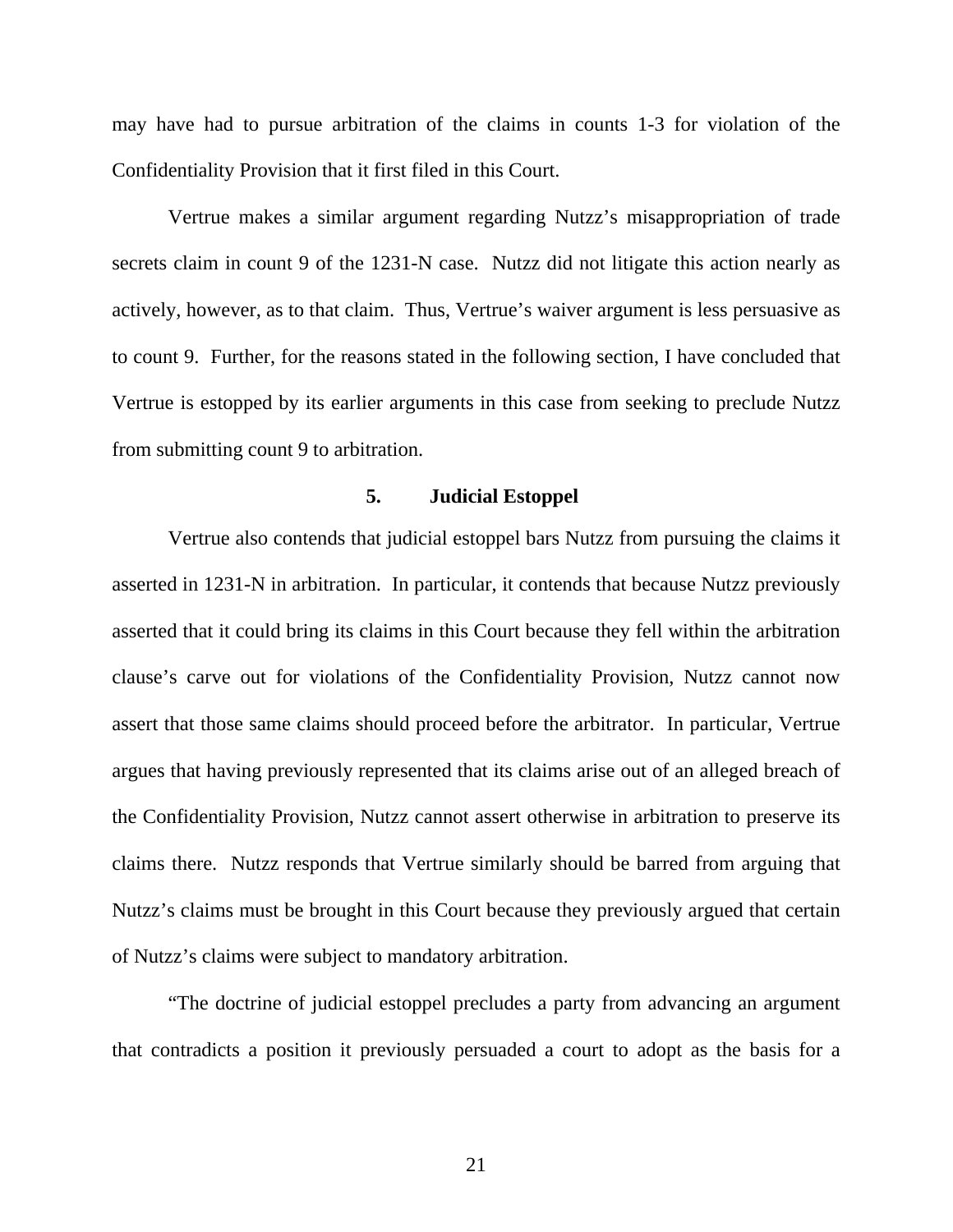ruling."47 This is the standard against which the Court must evaluate the parties' arguments.

Nutzz chose to file suit in this Court and stated in its motion for a preliminary injunction that "[t]his action is about the improper and unauthorized use of confidential information in pursuit of the usurpation of a new business."<sup>48</sup> Thus, Nutzz expressly argued that this Court had jurisdiction to hear its claims because they fit within the Agreement's carve out for issues brought under the Confidentiality Provision.

Nutzz's amended complaint also characterizes several of its claims as falling within the Agreement's carve out.<sup>49</sup> Nutzz never requested to amend its amended complaint further; rather, it now asserts that even if the claims fall within the exception to the arbitration agreement it still can bring those claims before the arbitrator.

In the first several months of this litigation I denied both Nutzz's motion for a TRO and its motion for a preliminary injunction.<sup>50</sup> In the opinion on the latter motion, I relied on Nutzz's assertion that it had limited its breach of contract claim to take advantage of the fact that the Agreement did not require the parties to bring claims for

<sup>47</sup> <sup>47</sup> *McQuaide v. McQuaide,* 2005 WL 1288523, at \*6 (Del. Ch. May 24, 2005).

<sup>&</sup>lt;sup>48</sup> Pls.' Opening Br. in Supp. of its Mot. for a Prelim. Inj. Against Vertrue Inc. at 1.

<sup>49</sup> *See* Am. Compl. ¶¶ 53-65, 118-22.

<sup>50</sup> I denied Nutzz's motion for a TRO on April 11, 2005 on the record and later entered an opinion denying its motion for a preliminary injunction. *Nutzz.com*, 2005 WL 1653974, at \*11.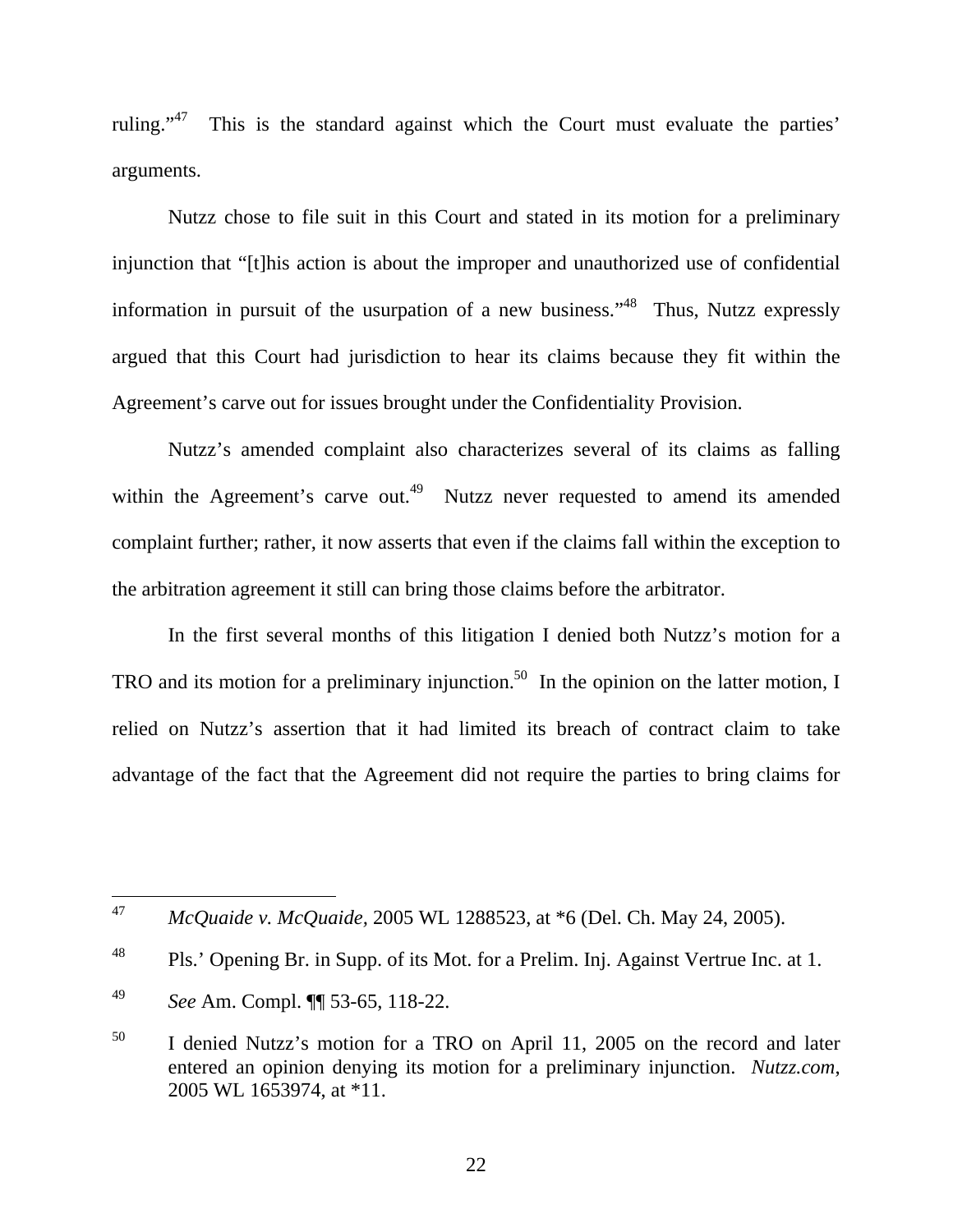breach of the Confidentiality Provision before an arbitrator.<sup>51</sup> I also stated that it appeared likely that the misappropriation of trade secrets claim (count 9) should go before the arbitrator because "the linchpin of Nutzz's misappropriation argument is likely to necessitate a determination of the parties' duties and obligations under provisions of the Agreement other than the Confidentiality Clause." In that regard, I adopted Vertrue's argument as the basis for my ruling.

Nutzz cannot now arbitrate claims similar to those in counts 1-3 of this action in the hopes that it will fare better than it has in this Court. Otherwise, Nutzz essentially would have two bites at the apple and be able to walk away from an argument it previously convinced this Court to adopt. Consequently, Nutzz is estopped from bringing any claims in counts 1, 2, and 3 that relate to an alleged breach of the Confidentiality Provision before the arbitrator. Likewise, because I relied on Vertrue's assertions that count 9, and to a lesser degree counts 4-8, should be subject to arbitration in ruling on Nutzz's motion for a preliminary injunction, Vertrue is estopped from seeking to preclude Nutzz from arbitrating that claim.

Based on the conclusions I reached on arbitrability, waiver and estoppel, I find that Vertrue has proven actual success on the merits of its contention that Nutzz should not be able to arbitrate the claims in counts 1-3 for violation of the Confidentiality Provision. I further conclude that Vertrue would be irreparably harmed if those claims were arbitrated in contravention of the parties' Agreement. Lastly, I find that the balance

<sup>51</sup> Id. at \*7. This portion of the opinion related to counts 1-3 in the amended complaint.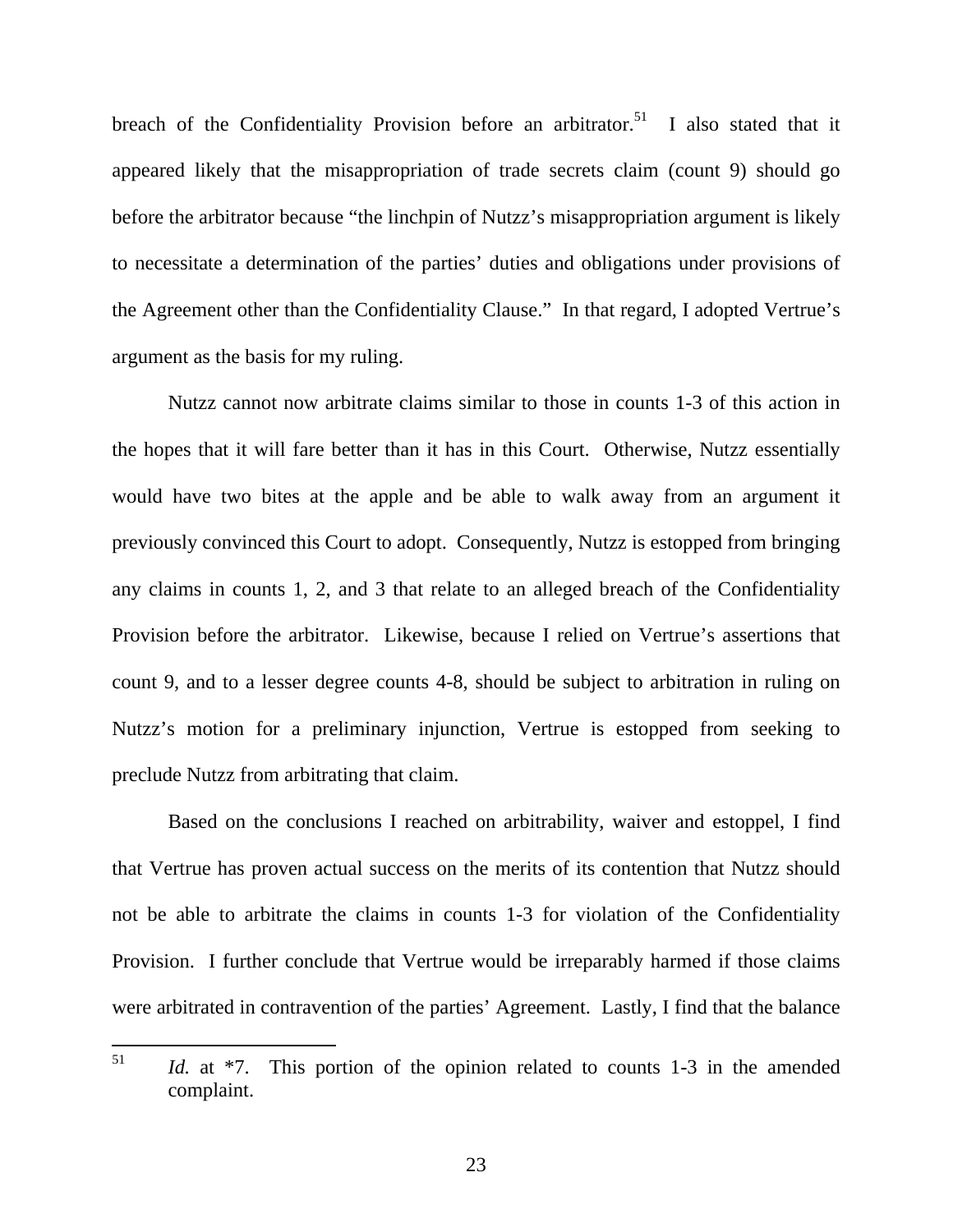of the harms to Vertrue and Nutzz, respectively, depending on whether a preclusion order is entered favors Vertrue as to counts 1-3 for the reasons discussed in this opinion. Thus, I will grant Vertrue's motion to preclude arbitration as to the confidentiality-related claims in counts 1-3.

## **B. Motion to Stay in No. 1719**

To enable them to manage their dockets, courts possess the inherent power to stay proceedings.<sup>52</sup> In determining whether to grant a stay, the Court must determine: (1) whether the parties agreed to arbitrate; (2) the scope of the arbitration agreement; (3) if federal statutory claims are asserted; and (4) if some, but not all, of the claims are arbitrable, whether to stay the balance of the proceedings pending arbitration.<sup>53</sup>

Nutzz contends that Vertrue lacks standing to assert its claims in 1719-N in this Court because the arbitration agreement provides an adequate remedy at law. According to Nutzz, all of Vertrue's claims fall within the arbitration clause. In particular, at argument counsel for Nutzz stated: "[w]e believe [the arbitration agreement is] so broadly written that it would encompass a contractual agreement to seek relief[, through the appointment of a receiver, first with the arbitration panel.<sup> $54$ </sup> Vertrue disputes Nutzz's interpretation of the arbitration clause. The claims asserted by Vertrue in 1719-N arise in part from its payment of \$1.25 million to Nutzz under the Agreement and do not

<sup>52</sup> 52 *Salzman v. Canaan Capital Partners, L.P.*, 1996 WL 422341, at \*5 (Del. Ch. July 23, 1996).

<sup>53</sup> *Fleming & Hall, Ltd. v. Clarendon Nat'l Ins. Co.*, 1998 WL 734772, at \*2 (Del. Super. Aug. 27, 1998).

 $54$  Tr. at 61.